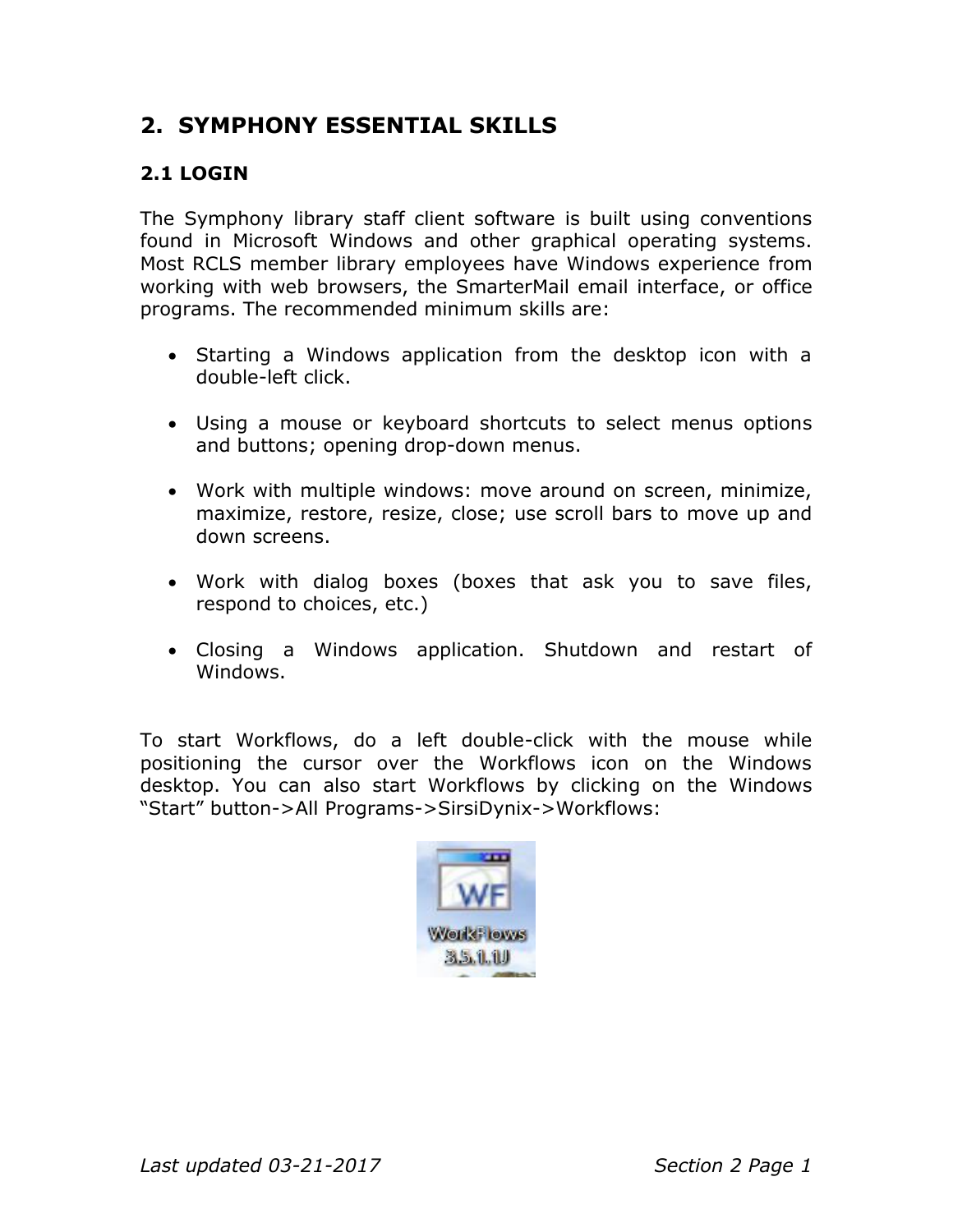Once you click on the Workflows icon on the desktop you'll see a screen with the Workflows connection login:

|                         | <b>WE</b> Configuration                                                         | $\boldsymbol{\mathsf{x}}$ |
|-------------------------|---------------------------------------------------------------------------------|---------------------------|
|                         | Operate in Offline mode                                                         | ient                      |
|                         |                                                                                 |                           |
|                         | Host information                                                                |                           |
|                         | IP Address:                                                                     |                           |
|                         | Port: 5100                                                                      |                           |
|                         | Workstation                                                                     |                           |
|                         |                                                                                 |                           |
|                         | Name: PCGUI-DISP                                                                |                           |
|                         | Seconds<br>Login timeout: 60                                                    |                           |
|                         | $\overline{\mathsf{v}}$ Show this window on next startup                        |                           |
| Loading ch              |                                                                                 |                           |
|                         |                                                                                 |                           |
| @1996-2<br>Use, duplica | Cancel<br>OK                                                                    | lictions                  |
|                         | as set forth misuul paragraph (c)(1)(n) or the icignos in inecrimical placa and |                           |

Two elements of this login screen will already be filled in for you: the Host information and the Workstation information. The Host information does not need to be adjusted. [Note: There is a separate Symphony training database on a separate IP address. To access that training system, you would change the IP if you wanted to use the Symphony training database instead of the real database.]

The Workstation information will only need to be changed once for libraries that have a need to track monies collected at a particular workstation. For instance, in place of PCGUI-DISP above, at Middletown Thrall Library they may the circ desk workstations as MID101, MID102, etc., if they want to track monies collected.

Note that the "Operate in Offline Mode" checkbox is NOT checked as the default. Offline Mode is used when the network connection to the Symphony server at RCLS is not available. (It is equivalent to the separate PC Reliance program used when access to the Horizon server at RCLS was unavailable).

Also note that the "Show this window on next startup" box is checked by default. Since the information you see on this connection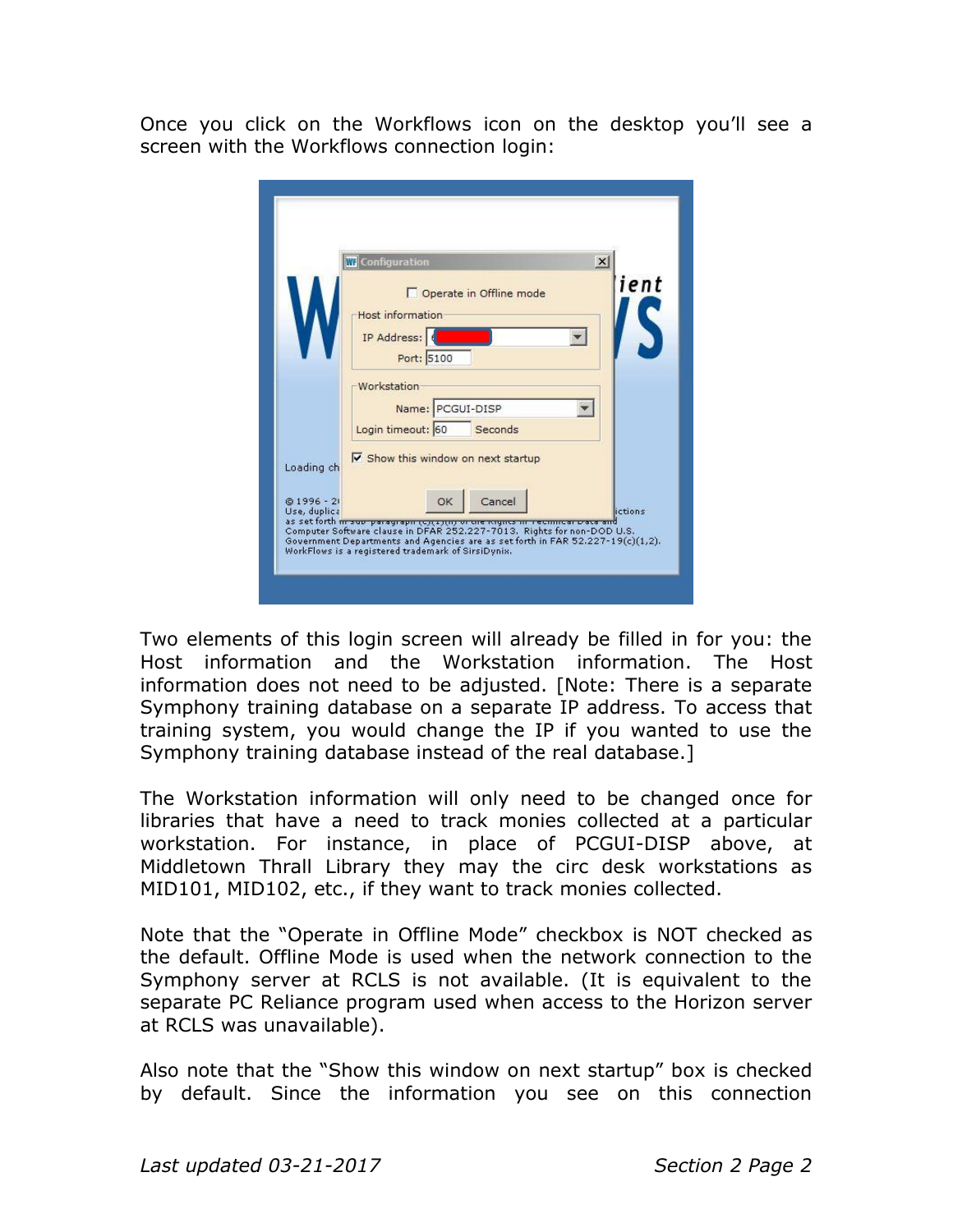configuration login screen will not change 99% of the time, it may seem like a good idea to skip its display. However, doing so will make getting to the Offline Mode a bit confusing, so we recommend leaving that default box checked.



Click on OK to get to the User login screen:

Each library has its own set of generic logins: xxxCIRC (for circulation, technical services, reference, and children's staff); xxxANSER (for library directors and ANSER contacts); and xxxACQ (for technical services staff at libraries using the Acquisitions module.)

Enter both the user name and password in the appropriate boxes (case does not matter).

When you log in to start a session, an intense amount of data is being transferred between your client Windows machine and the Symphony server at RCLS. It will take Workflows between 10 and 15 seconds to start up.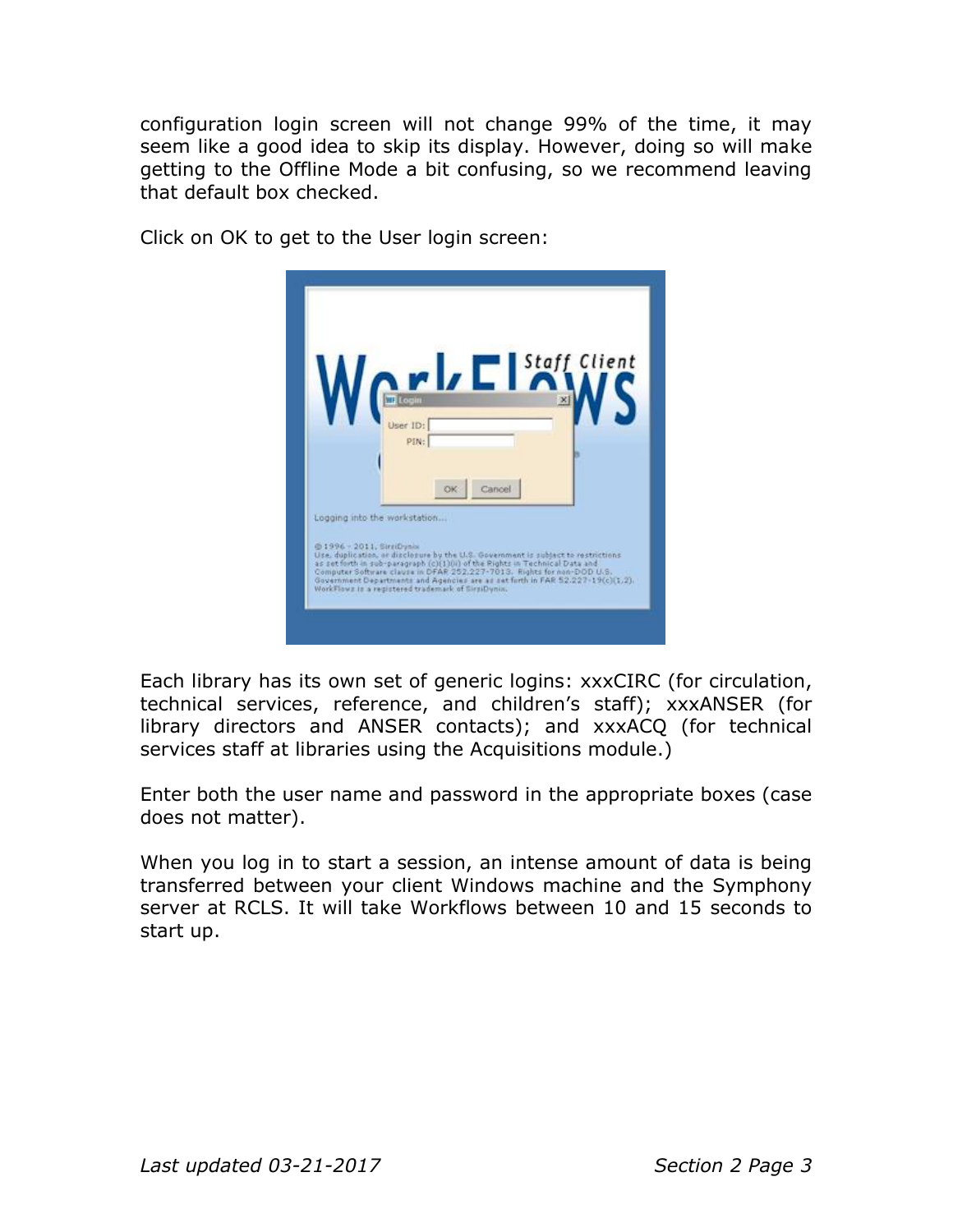## **2.2 THE WORKFLOWS INTERFACE**

Once you have logged in to Workflows, you'll see the interface where all your automated library functions are performed. The plain Workflows workspace looks like this:



The menu bar displays at the top of Workflows. The options listed across the Menu bar will change, depending on what process (wizard) you are using within Workflows. The options listed each have their own drop-down menu. For instance, if you log in and have no Workflows wizards open, the Menu Bar has these options:

File Edit Wizards Modules Preference Tools Window Help

If you have a Symphony routine ("wizard") open, however, the Menu Bar displays an additional option (Helpers):

|  |  |  |  |  | File Edit Wizards Helpers Modules Preference Tools Window Help |  |  |  |
|--|--|--|--|--|----------------------------------------------------------------|--|--|--|
|--|--|--|--|--|----------------------------------------------------------------|--|--|--|

The Menu Bar can be navigated using the mouse by pointing and single-clicking. It can also be navigated using the keyboard: tap the ALT key, and each option on the Menu Bar will suddenly have one letter underlined. Typing one of those letters will open the drop-down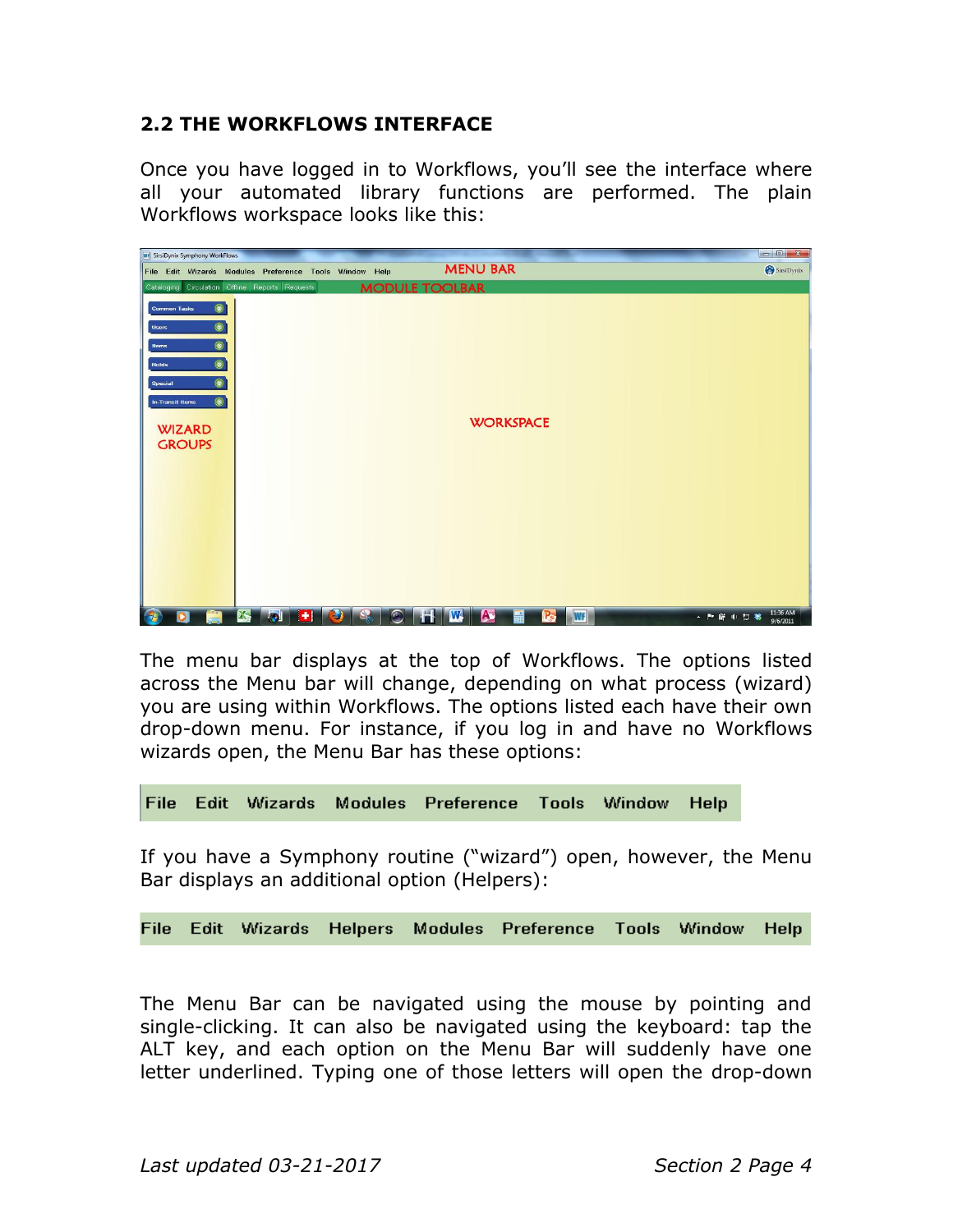box of that option. Each option in the drop-down box will also have a letter underlined, so those choices can be selected.

Using the ALT key to select options from the Menu Bar Wizards and Helpers options is an alternative to using the mouse to select Wizards from the Wizard Groups (the Wizard Groups cannot be navigated using the keyboard alone).

|              |                         | <b>WF SirsiDynix Symphony WorkFlows</b> |   |                                 |   |                                       |      |  |
|--------------|-------------------------|-----------------------------------------|---|---------------------------------|---|---------------------------------------|------|--|
| File         | Edit                    | <b>Wizards</b>                          |   | Modules Preference Tools Window |   |                                       | Help |  |
|              | Cataloging              | All Wizards                             |   | Reports Requests                |   |                                       |      |  |
|              |                         | <b>My Wizards</b>                       |   | Acguisition                     | ١ |                                       |      |  |
|              | <b>Common Tas</b>       | Toolbar                                 | ٠ | Cataloging                      | ١ |                                       |      |  |
|              | CheckOut                |                                         |   | <b>Circulation</b>              |   | CheckOut                              |      |  |
|              | Discharging             |                                         |   | Configuration                   |   | Discharging                           |      |  |
|              |                         | <b>US</b> Fine Free Discharge           |   | Offline                         |   | <b>W</b> Fine Free Discharge          |      |  |
|              |                         |                                         |   | Report(b)                       |   | <b>B</b> Renew User                   |      |  |
|              | <b>O</b> Renew User     |                                         |   | Request(d)                      |   | <b>Col</b> Renew Item                 |      |  |
|              | <b>QD</b> Renew Item    |                                         |   | Utility(j)                      |   | <b>Billing</b> a User<br>Paying Bills |      |  |
|              | Biling a User           |                                         |   |                                 |   | <b>Pi</b> Users                       |      |  |
|              | Paying Bils             |                                         |   |                                 |   | <b>Q</b> Items                        |      |  |
|              |                         | tem Search and Display                  |   |                                 |   | <b>A</b> Holds                        |      |  |
|              |                         |                                         |   |                                 |   | Special                               |      |  |
|              | Check Item Status       |                                         |   |                                 |   | In-Transit Items                      |      |  |
|              | Help                    |                                         |   |                                 |   |                                       |      |  |
|              | <b>⊜</b> Print          |                                         |   |                                 |   | Item Search and Display               |      |  |
|              |                         |                                         |   |                                 |   | Check Item Status                     |      |  |
| <b>Users</b> |                         | ø                                       |   |                                 |   | ? Help                                |      |  |
| <b>Items</b> |                         | ۵                                       |   |                                 |   | <b>△</b> Print(A)                     |      |  |
|              |                         |                                         |   |                                 |   |                                       |      |  |
| <b>Holds</b> |                         | ۵                                       |   |                                 |   |                                       |      |  |
|              | Special                 | ۵                                       |   |                                 |   |                                       |      |  |
|              | <b>In-Transit Items</b> | ◉                                       |   |                                 |   |                                       |      |  |
|              |                         |                                         |   |                                 |   |                                       |      |  |

- o File Print options, Exit
- o Edit Cut, Copy, Paste
- $\circ$  Wizards lists wizards as an alternative way to navigate to the Wizard Groups
- $\circ$  Modules indicates which module you are working in, alternative way to navigate to the Module toolbar
- o Preference
	- **•** Shows configuration information (first window seen before login),
	- Set Peripherals (scanners/printers),
	- Desktop options
		- Font Settings-don't go too big-(words go off the screen if font sized too big. Note that sizing the font won't change the size of some text labels in Workflows.)
		- Function Key Mapping-allows user to view and/or change which keys are shortcuts for Wizards. [See more on Function Keys below].
		- Desktop Setup
			- o Can select the theme for your interface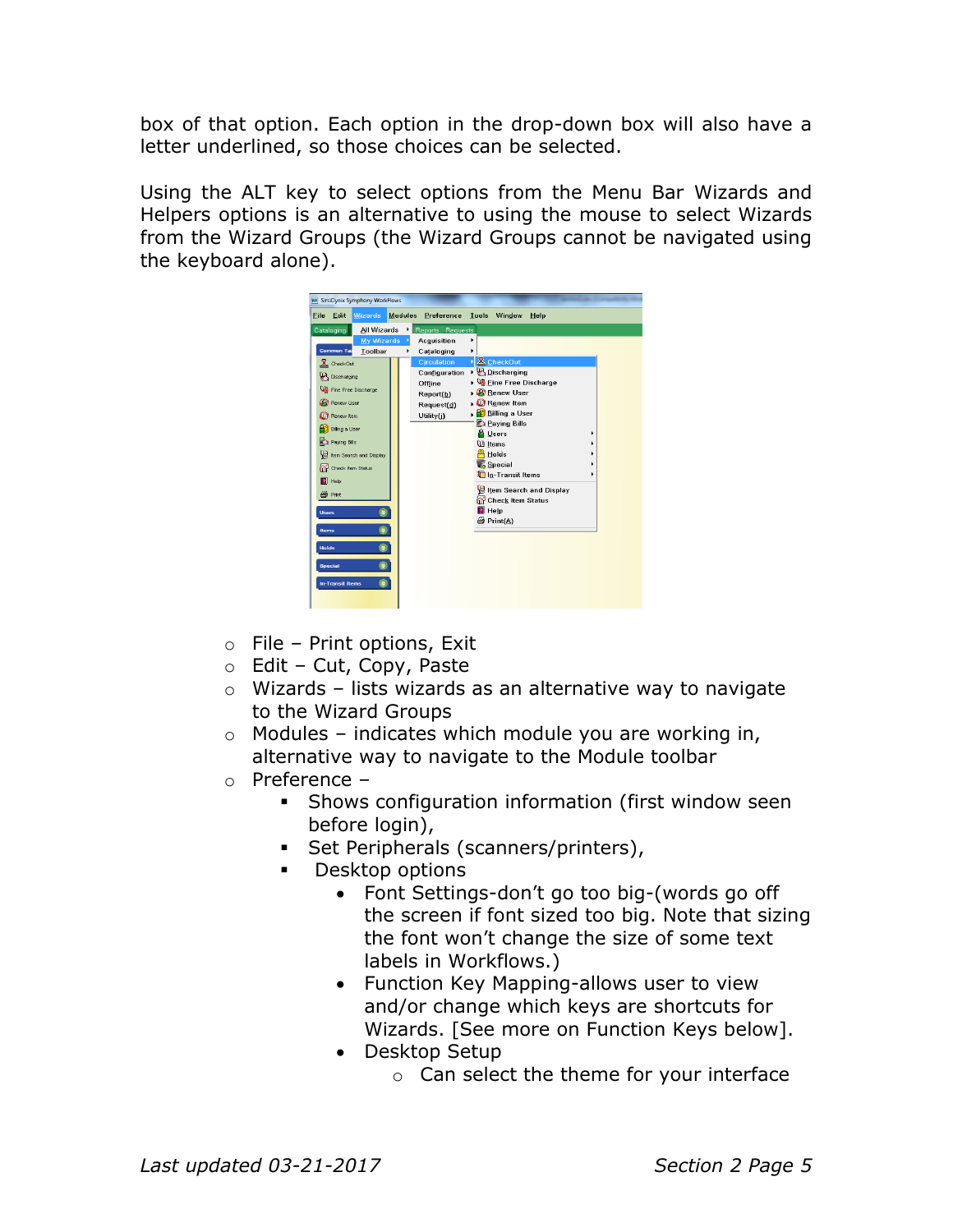o Can select multiple Windows mode, which allows multiple Wizards to stay open at a time.

Note that changing preferences will set those for that workstation, regardless of whether you log off and back on, even with a different login name.

- o Window-can change the mode in which multiple open wizards would be displayed: tile, cascade, horizontal and vertical-(can only use if multiple windows is selected)
- o Help Primary source of information for each module. Provides immediate context-sensitive assistance, while you are working within Workflows
	- **·** Five Help Choices:
		- Contents-opens the Table of Contents-Broad search
		- Context-opens context sensitive help-specific search for the wizard you are working in
			- o Index-search alphabetically
			- o Search-free-text search
				- Hyperlinks w/in lead to topics
				- When click print it sends to browser, thus making print larger and allowing print preview
		- Session Info-displays how you are logged in and host information about the current Workflows session
		- About-displays the software version and the SirsiDynix copyright statement

The line of text buttons that appears beneath the Menu Bar is called the Module Toolbar. It includes all the Symphony modules that your login has been given access to:

Cataloging Circulation Offline Reports

 $\circ$  The Module Toolbar across the top of the WorkFlows window changes the Wizard groups that appear on the left side of the window. The Module Toolbar can stay where it is or float, by clicking to far right of modules (in the toolbar) and dragging elsewhere in the WorkFlows client. Re-anchor by clicking the X.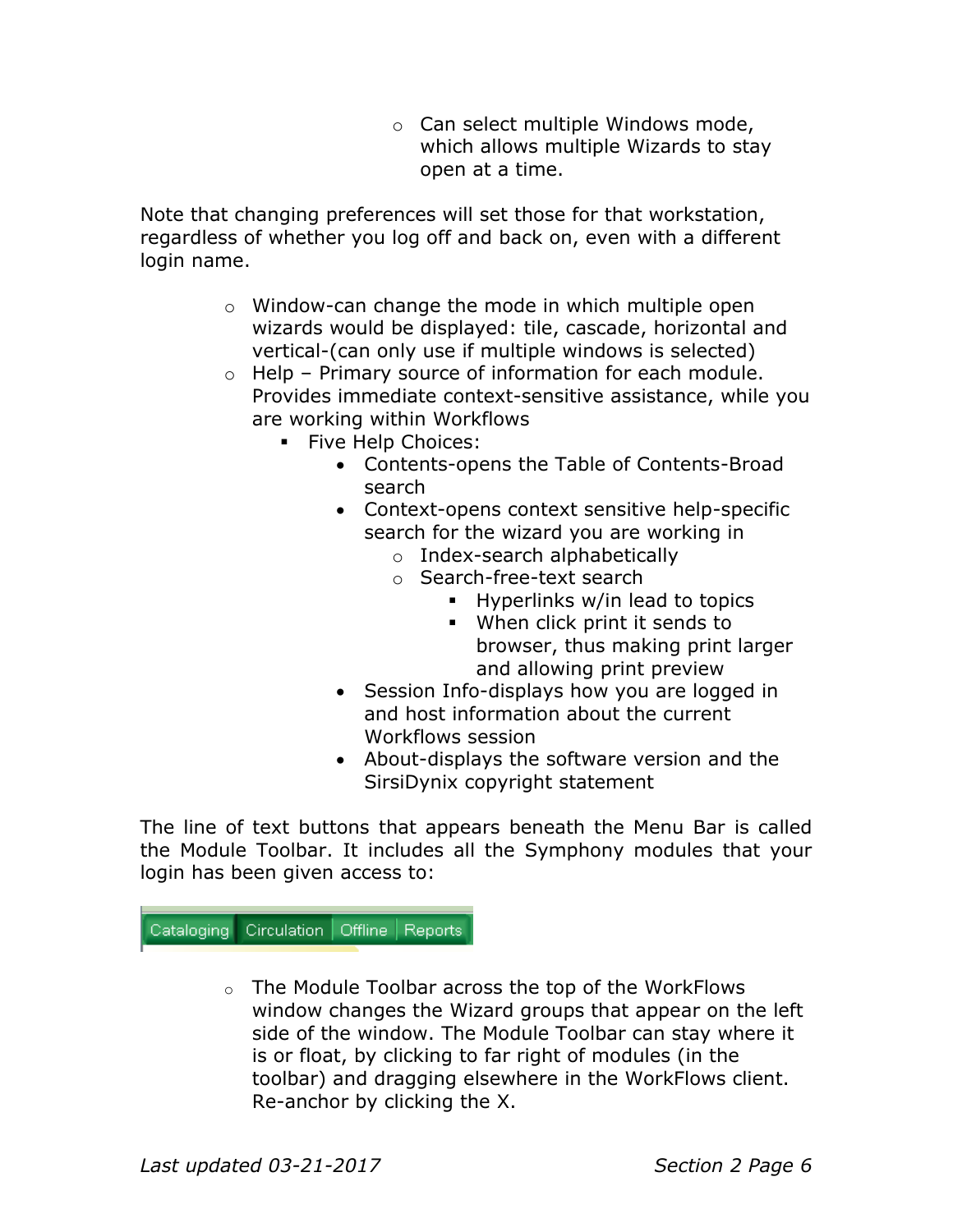Wizards and Helpers are tools used to conduct work within Symphony. Wizards are identified as labeled icons—the icon visually represents what the tool does, and the label describes the tool's function. A Helper is not labeled (but does display a balloon tooltip when you hover over the icon).

Each entry in a Wizard Group is a wizard. Helpers display at the top of an open wizard workspace in a Helper bar. A Helper is a wizard that has conveniently been placed inside of another wizard so that related workflows can be addressed from a single reference point. In the example below, the Discharging wizard has been opened, and within the Discharging workspace, two Helpers (Item Search and Change Item ID) automatically appeared.



Each WorkFlows module (Circulation, Cataloging, etc.) has function keys (F1, F2, etc) or function key combinations (function key plus SHIFT and/or ALT) mapped to certain wizards. You can view a list of these mappings by going to the menu bar and selecting Preference— Desktop—Current Toolbar—Function Key Mapping.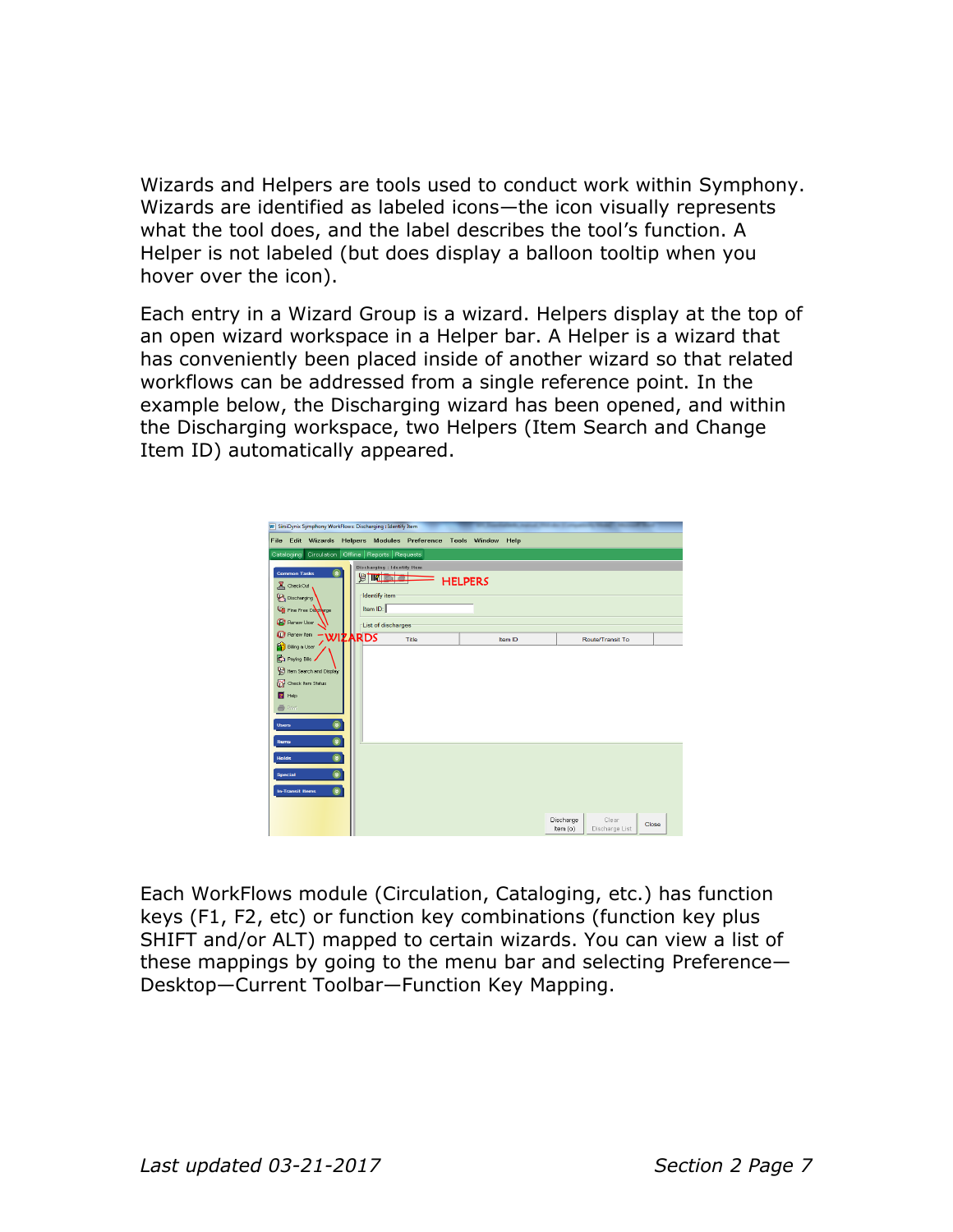| <b>Tools</b><br><b>Preference</b>   | Window<br><b>Help</b>  |                                                       |
|-------------------------------------|------------------------|-------------------------------------------------------|
| Configuration<br><b>Peripherals</b> | bulation               | Configuration   ILL   Offline   Outreach  <br>Reports |
| <b>Desktop</b>                      | <b>Font Settings</b>   |                                                       |
| ieckOut                             | <b>Current toolbar</b> | Select                                                |
|                                     | Localization           | Save As                                               |
|                                     | Desktop Setup          | <b>Eunction Key Mapping</b>                           |
| Brewer, Mark<br>ne:                 |                        | Local Toolbar Management                              |

To use a mapped function key, press the function key alone or while simultaneously pressing the SHIFT or ALT to begin a wizard. Some function keys are reserved by Microsoft Windows and cannot be used.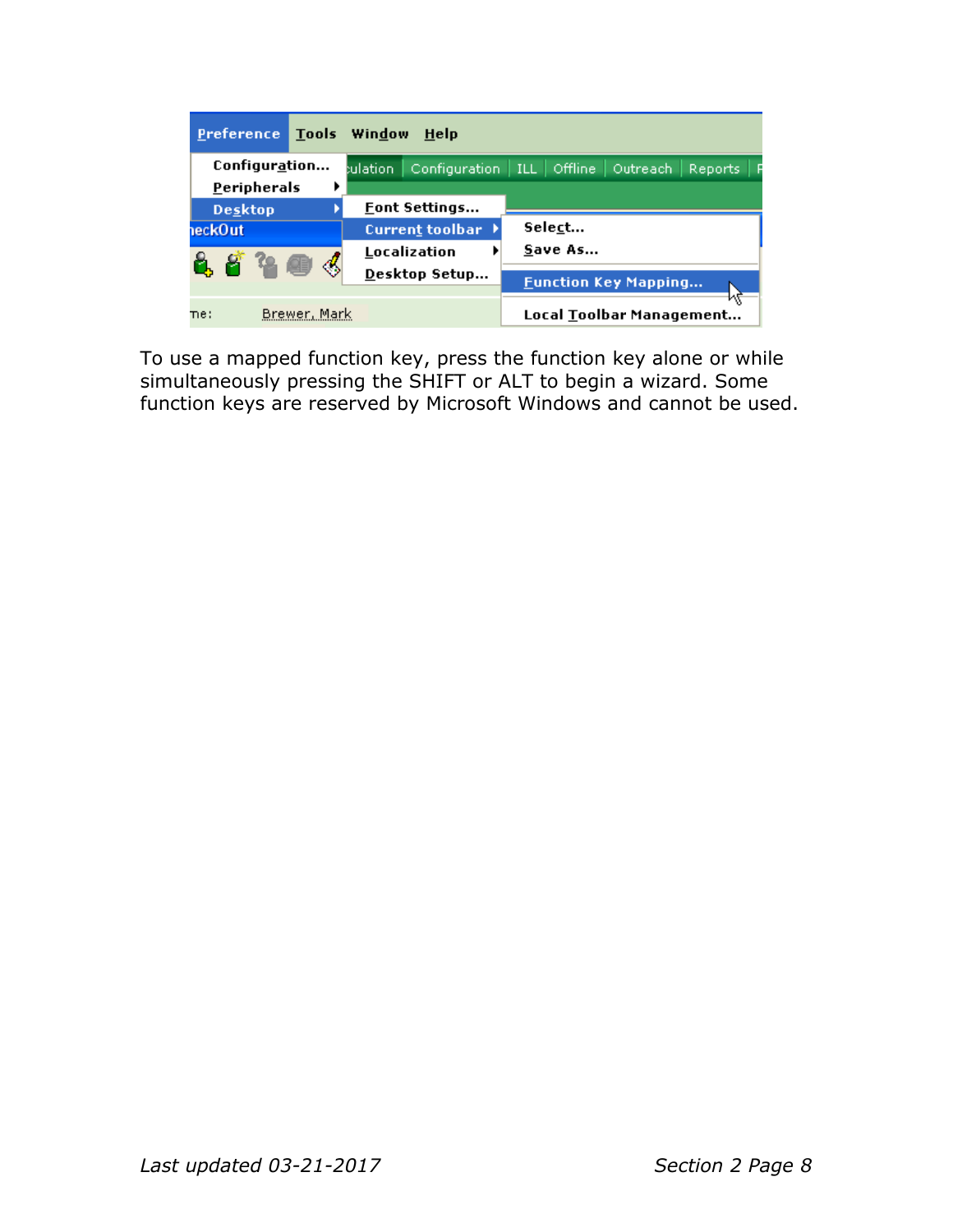## **2.3 USER SEARCH**

User Search is a helper that appears in many wizards throughout Workflows. The Display User wizard (found in the Circulation module, Users wizard group) is one place where the User Search helper is found. The User Search helper is represented by an icon of a green person with a magnifying glass hovering over them. Click on that icon and a User Search window appears.

| eckOut: User Search |          |            |           |                                                   |  |
|---------------------|----------|------------|-----------|---------------------------------------------------|--|
| Search for:         |          |            |           | Search                                            |  |
| Index:              | Name     | <b>AND</b> | <b>OR</b> | Type:                                             |  |
| Library:            | ALL_LIBS |            |           | © Keyword                                         |  |
| List of users       |          |            |           | <b>C</b> Browse<br><sup>C</sup> Browse user group |  |
|                     | Name     | User ID    |           | Alt ID                                            |  |
|                     |          |            |           |                                                   |  |

Note that there are Types of user searches: Keyword or Browse (a third type, Browse User Group is a special function that may or may not be used by ANSER in the future). Browse means last name must be entered first in the "Search for" box.

There is also a drop-down list of various user Index fields that can be searched, but the main ones are Name (the default), Email, Phone, Street, and User ID (barcode). Note that the Library field allows a user search to be limited to a certain library. In some situations that may be helpful, but within ANSER patrons tend to move from one library district to another and/or use libraries other than their home library, so the default of ALL\_LIBS is preferred.

When conducting a Name/Browse search, note that the closest matching entry appears second on the result list and will be highlighted. The list shows user ID (barcode), phone, and birth date. (Alt ID is a legacy field from the Horizon borrower number, but we may remove that in the future). 52 entries appear on a page in the result list, but it can be paged forward or backward using the arrows. The page of results can also be re-sorted by barcode, phone, birthdate, etc. by clicking on those column labels.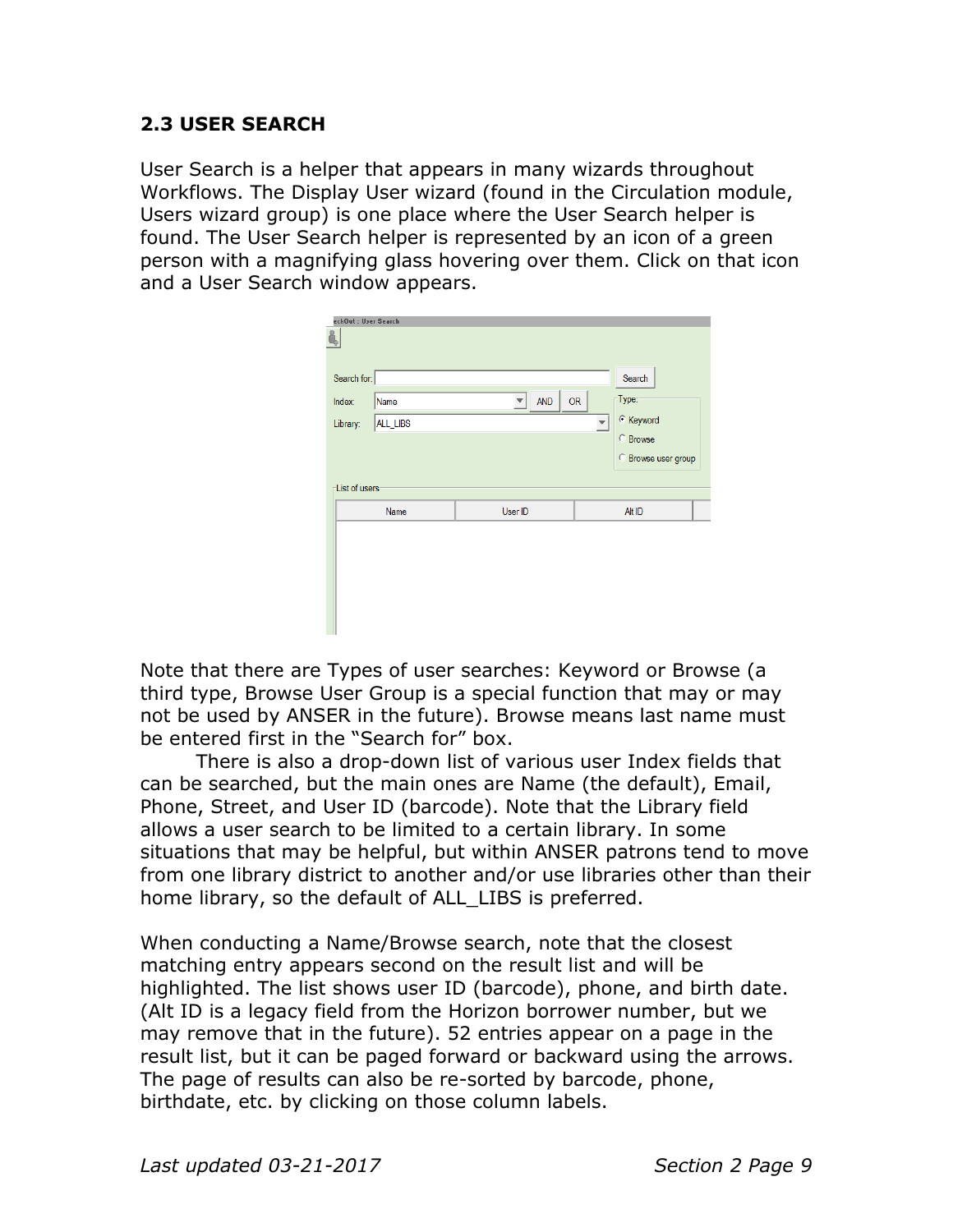| play User<br><b>ADARABA</b>                                                                |                                                                                       |              |                                                                                                                                                                                                                                                                     |                                                                                           |
|--------------------------------------------------------------------------------------------|---------------------------------------------------------------------------------------|--------------|---------------------------------------------------------------------------------------------------------------------------------------------------------------------------------------------------------------------------------------------------------------------|-------------------------------------------------------------------------------------------|
| Alerts Notes                                                                               |                                                                                       |              |                                                                                                                                                                                                                                                                     |                                                                                           |
| Kuntz, Jerrold P.<br>Name:<br>Id:<br>22844000293220<br>Group ID:<br>Profile name: WARSTAFF |                                                                                       |              |                                                                                                                                                                                                                                                                     |                                                                                           |
| Identify user                                                                              |                                                                                       |              |                                                                                                                                                                                                                                                                     |                                                                                           |
| User ID: 22844000293220                                                                    |                                                                                       |              | Street:<br>City, state:<br>Zip: The State of the State of the State of the State of the State of the State of the State of the State of the State of the State of the State of the State of the State of the State of the State of the State of the State<br>Email: | 30 WICKHAM DR<br><b>WARWICK NY</b><br>10990<br>SMSPHONE: (845)544-6979<br>jkuntz@rcls.org |
|                                                                                            |                                                                                       |              |                                                                                                                                                                                                                                                                     |                                                                                           |
|                                                                                            | Summary Addresses Extended Info Bills Checkouts Holds Outreach Suspension User Groups |              |                                                                                                                                                                                                                                                                     |                                                                                           |
| Primary: 1                                                                                 |                                                                                       |              |                                                                                                                                                                                                                                                                     |                                                                                           |
| -Address 1                                                                                 |                                                                                       |              |                                                                                                                                                                                                                                                                     |                                                                                           |
| <b>Street</b><br>30 WICKHAM DR                                                             | City, state<br><b>WARWICK NY</b>                                                      | Zip<br>10990 | <b>SMSPHONE</b><br>(845)544-6979                                                                                                                                                                                                                                    | Email<br>jkuntz@rcls.org                                                                  |

The Display User wizard brings together everything you'd want to look up about a patron: all their registration information, registration and activity dates and counters, notes, bills, current checkouts, current holds, etc. This information can be found in the various tabbed entries toward the bottom of the screen.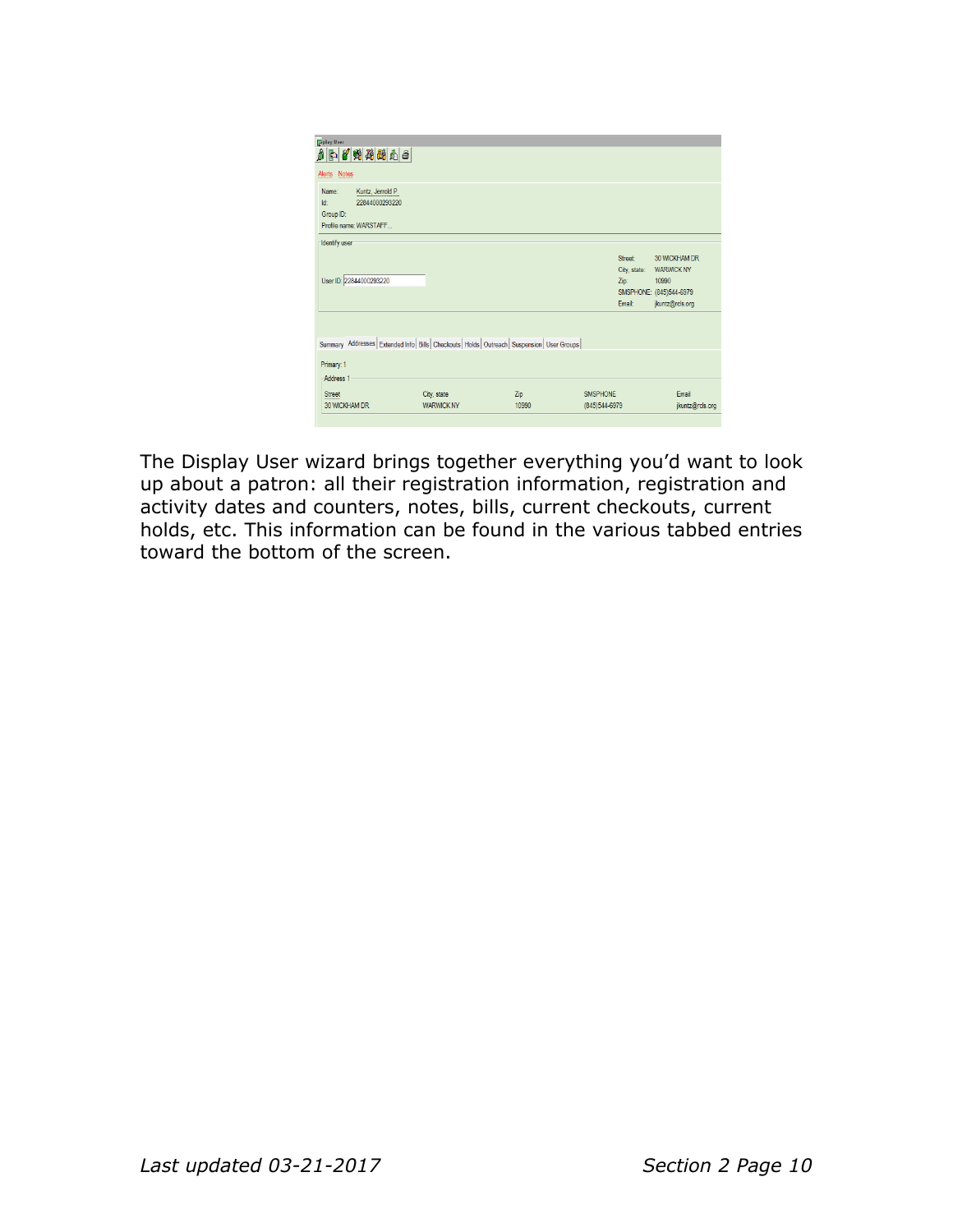# **2.4 ITEM SEARCH AND DISPLAY WIZARD**

Use the Item Search and Display wizard to perform Keyword, Browse, or Exact searches of the library catalog. It displays information at the title, call number, and item level. You can also view circulation, hold, order, and statistical information about each item.

To search for an item in the bibliographic database: Click the Item Search and Display wizard. It is found in the Common Tasks wizard group of nearly every module (or press the **F4** function key.) The following window appears:

|             | $\omega \cdot \mathbb{Q} \cdot \infty$<br><b>Item Search and Display</b>                                                                                        |                         |  |  |  |
|-------------|-----------------------------------------------------------------------------------------------------------------------------------------------------------------|-------------------------|--|--|--|
|             | $ABFAF +$                                                                                                                                                       |                         |  |  |  |
| Search for: | $\overline{ }$                                                                                                                                                  | Search                  |  |  |  |
| Index:      | $\begin{array}{c c c c} \hline \textbf{1} & \textbf{1} & \textbf{1} \\ \hline \textbf{2} & \textbf{1} & \textbf{1} & \textbf{1} \\ \hline \end{array}$<br>Title | $\Gamma$ Type:          |  |  |  |
| Library:    | <b>ALL</b>                                                                                                                                                      | <sup>6</sup> Keyword    |  |  |  |
| Current:    |                                                                                                                                                                 | $C$ Browse<br>$C$ Exact |  |  |  |
|             |                                                                                                                                                                 |                         |  |  |  |
|             |                                                                                                                                                                 |                         |  |  |  |
|             |                                                                                                                                                                 |                         |  |  |  |
|             |                                                                                                                                                                 |                         |  |  |  |
|             |                                                                                                                                                                 |                         |  |  |  |
|             |                                                                                                                                                                 |                         |  |  |  |
|             |                                                                                                                                                                 |                         |  |  |  |
|             |                                                                                                                                                                 |                         |  |  |  |
|             |                                                                                                                                                                 |                         |  |  |  |
|             |                                                                                                                                                                 |                         |  |  |  |
|             |                                                                                                                                                                 |                         |  |  |  |
|             |                                                                                                                                                                 |                         |  |  |  |
|             |                                                                                                                                                                 |                         |  |  |  |
|             |                                                                                                                                                                 |                         |  |  |  |
|             |                                                                                                                                                                 |                         |  |  |  |
|             | Detailed Display   Close                                                                                                                                        |                         |  |  |  |

- 1. In the Search For box, type the title or other criteria to search.
- 2. Select Keyword, Browse, or Exact for the type of search you want to perform.
- 3. In the Index drop-down, select the index you want to search (Title, Subject, Author, etc.).
- 4. You can qualify the search in the Library drop-down by selecting a single library or all libraries.
- 5. Click **Search** or press **ENTER**. All item records fitting the criteria you entered will display: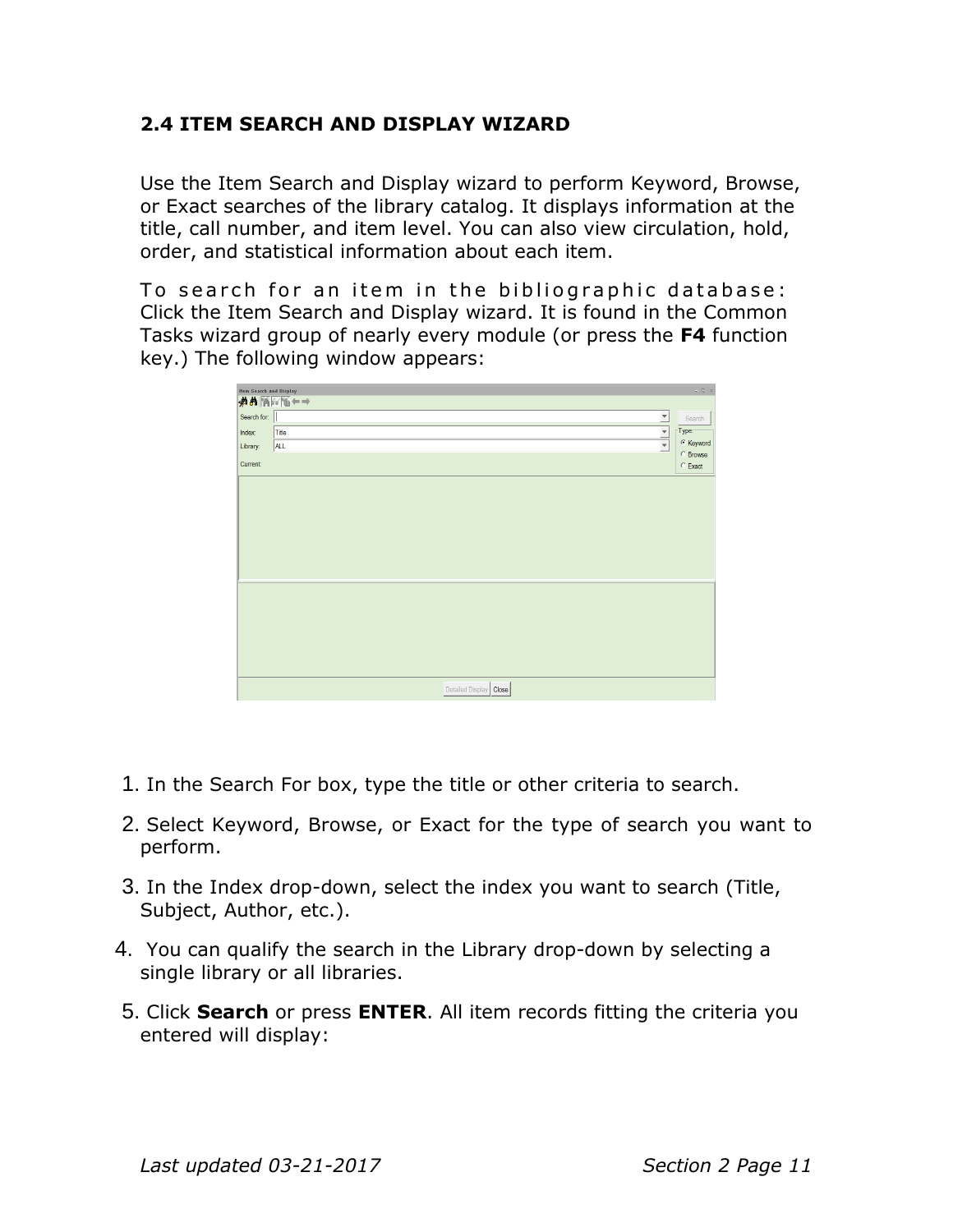| <b>热热隔分隔←→</b>          |                                                                                                                                                                 |                            |
|-------------------------|-----------------------------------------------------------------------------------------------------------------------------------------------------------------|----------------------------|
| Search for:   fencing   |                                                                                                                                                                 | Search                     |
| Index:                  | $\overline{\mathbf{v}}$<br>Title                                                                                                                                | Type:                      |
| Library:                | $\overline{\mathbf{v}}$<br><b>ALL</b>                                                                                                                           | € Keyword                  |
| Current:                |                                                                                                                                                                 | <b>C</b> Browse<br>C Exact |
|                         |                                                                                                                                                                 |                            |
|                         | KEYWORD Title fencing, ALL: 40 records                                                                                                                          |                            |
| Title                   | Author                                                                                                                                                          | Pub. Year                  |
|                         | Secure Border Initiative felectronic resource] : DHS has faced challenges deplo Stana, Richard M.                                                               | 2010                       |
|                         | Secure Border Initiative [electronic resource] : technology deployment delays p Stana, Richard M.                                                               | 2009                       |
|                         | Secure Border Initiative [electronic resource] : technology deployment delays p United States. Government Accountability Office.                                | 2009                       |
|                         | Fencing the border [electronic resource] : construction options and strategic pl United States. Congress. House. Committee on Homeland Security. Subcommit 2009 |                            |
|                         | E-Fencing Enforcement Act of 2008, the Organized Retail Crime Act of 2008, a United States. Congress. House. Committee on the Judiciary. Subcommittee on        | 2009                       |
| Fencing for fun!        | Slade, Suzanne.                                                                                                                                                 | 2009                       |
|                         | En garde! : a girl's introduction to the world of fencing<br>Velez, Carlos.                                                                                     | 2008                       |
|                         | The complete guide to fencing<br>Barth, Berndt,                                                                                                                 | Ľ<br>2007                  |
|                         | Description   Call Number/Item                                                                                                                                  |                            |
| Leader                  | am8a0n a                                                                                                                                                        |                            |
| key                     | 2008005737                                                                                                                                                      |                            |
| Data source             | <b>DLC</b>                                                                                                                                                      |                            |
| Date/time stamp         | 20081216154200.0                                                                                                                                                |                            |
| <b>Fixed field data</b> | 080214s2009 mnu j<br>001 0 eng                                                                                                                                  |                            |
| <b>LCCN</b>             | 2008005737                                                                                                                                                      |                            |
| <b>ISBN</b>             | 9780756538668                                                                                                                                                   |                            |
| Local system #          | (Sirsi) 1575896                                                                                                                                                 |                            |
|                         | Detailed Display<br>Close                                                                                                                                       |                            |
|                         |                                                                                                                                                                 |                            |

The Item Search and Display results window (which will appear as above if more than one title meets your search criteria) is divided into three sections (panes) that change depending on the activity you perform.

• Search Pane. Contains the fields needed to perform a search and retains the last search that you performed.

The Search Pane can be visible or hidden by using the helper icon of the binoculars with glasses.

- Hit List Pane. Displays the hit list pane displays all records that qualified on the search. You can expand the size of this pane and each column. You can also reorder the columns by dragging them with the mouse. Resort each list by clicking the Title, Author, or Pub. Year headings (there is a limit as to how many titles can be sorted: 200.)
- Viewer Pane. Title, call number, and item level information for the record selected in the hit list pane displays in the viewer pane. Click the plus and minus signs to expand/collapse the call number and item records.

The Viewer pane can be can be visible or hidden by using the helper icon of the glasses.

You can adjust the size of the Hit List pane and Viewer pane by dragging on the border frame that separates them.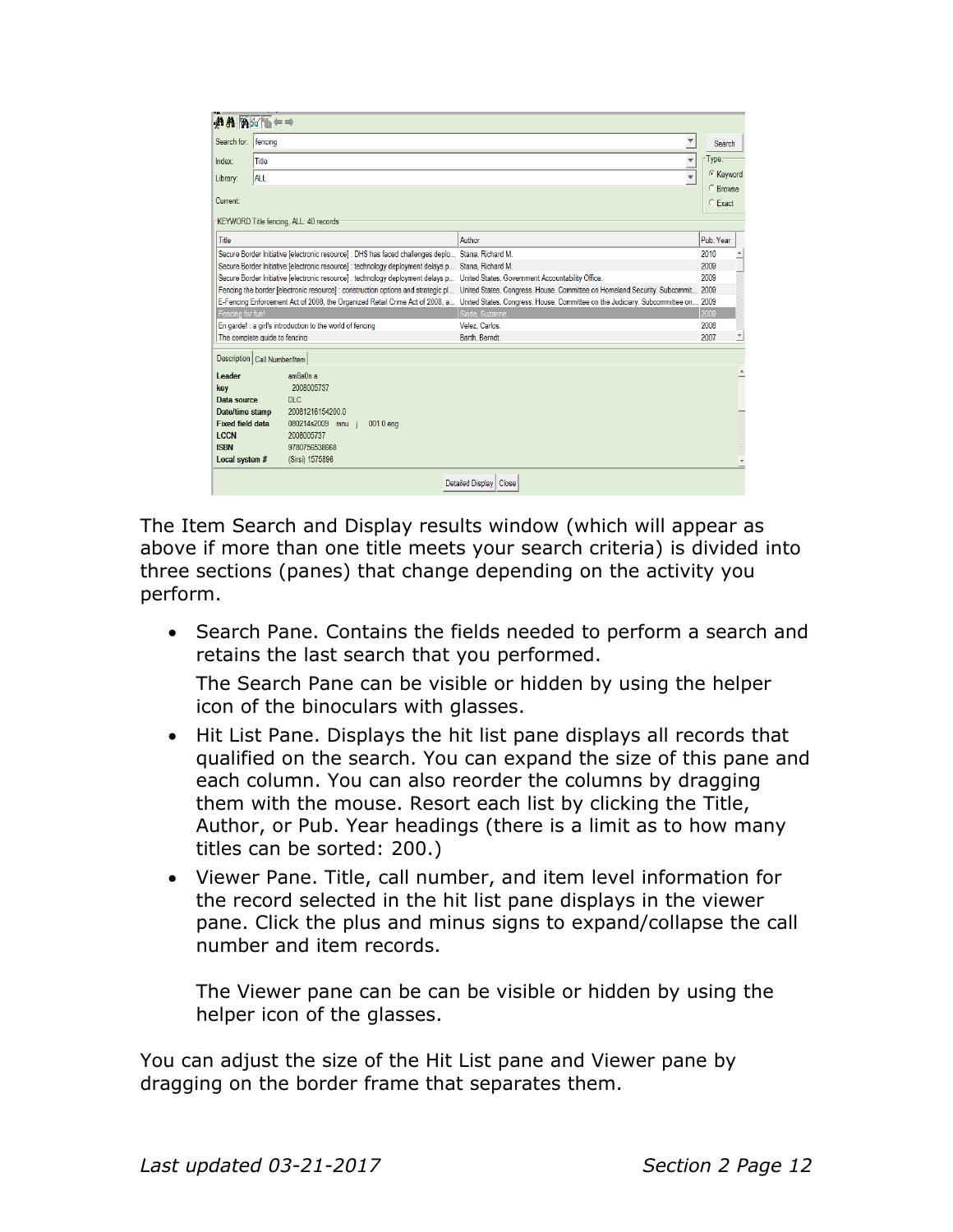With the Item Search and Display window open, a Detailed Display button displays. Clicking this button displays additional information on the selected title. (Double-clicking a record in the hit list pane performs the same function.) Detailed Display provides in-depth information about the bibliographic, call number, and item level records.

| om Search and Display                                                         |                                                   |                  |                          |                 | $-2$ |
|-------------------------------------------------------------------------------|---------------------------------------------------|------------------|--------------------------|-----------------|------|
| $W$ $\mathbb{C}$ is is                                                        |                                                   |                  |                          |                 |      |
| Fencing for fun! / Slade, Suzanne.                                            |                                                   |                  |                          |                 |      |
| Control Bibliographic Call Number/Item   Bound-with   Orders   Selections     |                                                   |                  |                          |                 |      |
| □ 图 Fencing for fun! - Slade, Suzanne.                                        | Item Info   Circ Info   Bills   Checkouts   Holds |                  |                          |                 |      |
| <b>B</b> LU 796.86 SLA - LIVMANOR<br>82819000263280 - 1 - MAINBK-O - NONFIC-J | Call number information                           |                  |                          |                 |      |
| <b>B July</b> J 796.86 SLA - NEWBURGH                                         | Call number:                                      | J 796 86 SLA     | Class scheme:            | <b>DEWEY</b>    |      |
| 82826010217065 - 1 - JUVBK-O - CHECKEDOUT<br>白 <b>曲J796.86 SLA - WARWICK</b>  | Call library:                                     | <b>I IVMANOR</b> |                          |                 |      |
| W 32844001367328 - 1 - MAINBK-O - NONFIC-J                                    | Shadow call number N                              |                  |                          |                 |      |
|                                                                               | <b>Item information</b>                           |                  |                          |                 |      |
|                                                                               | Item ID:                                          | 32819000263280   | Copy number:             | $\mathbf{1}$    |      |
|                                                                               | Type:                                             | MAINRK-O         | Item library:            | <b>LIVMANOR</b> |      |
| $\overline{ }$<br>$\blacktriangleleft$                                        | Home location:                                    | NONFIC-J         | <b>Current location:</b> | NONFIC-J        |      |
| $\blacktriangle$<br>8/7/2009<br>Date created:                                 | Item cat1:                                        | <b>NONEBOOK</b>  | Item cat2:               | <b>JUVENILE</b> |      |
| Date last charged: Never<br>Date due:<br>none                                 | Media desk:                                       |                  | Number of pieces: 1      |                 |      |
| <b>Last discharged:</b><br>Never<br>Date inventoried: Never                   | Total charges:                                    | $\Omega$         | Price:                   | \$16.00         |      |
| Times inventoried: 0<br>Previous user ID:                                     | Permanent                                         | Y                | Circulate                | Y               |      |
| 2/12/2011<br><b>Last activity:</b>                                            | Shadow item                                       | N                |                          |                 |      |
| Return to Search   Close                                                      |                                                   |                  |                          |                 |      |

The Call Number/Item tab displays information about individual call numbers and items attached to a bibliographic record. In Symphony, there are three levels of records: Bib Records, Call Number Records, and Item Records. There will be a separate call number record for a title for each variation in the main call number, volume designation and owning library.

When displaying Call Number and Item records, Workflows will show records belonging to the Login's library first. All other libraries will be listed alphabetically.

The Call Number/Item tab is subdivided into additional categories of information, which can include item checkouts, circulation, bills, holds, and general information about the item.

The circulation information can be made visible or hidden using the helper icon of the glasses with book.

The Control tab contains information about the bibliographic record: its key & control number (a unique number assigned to title records when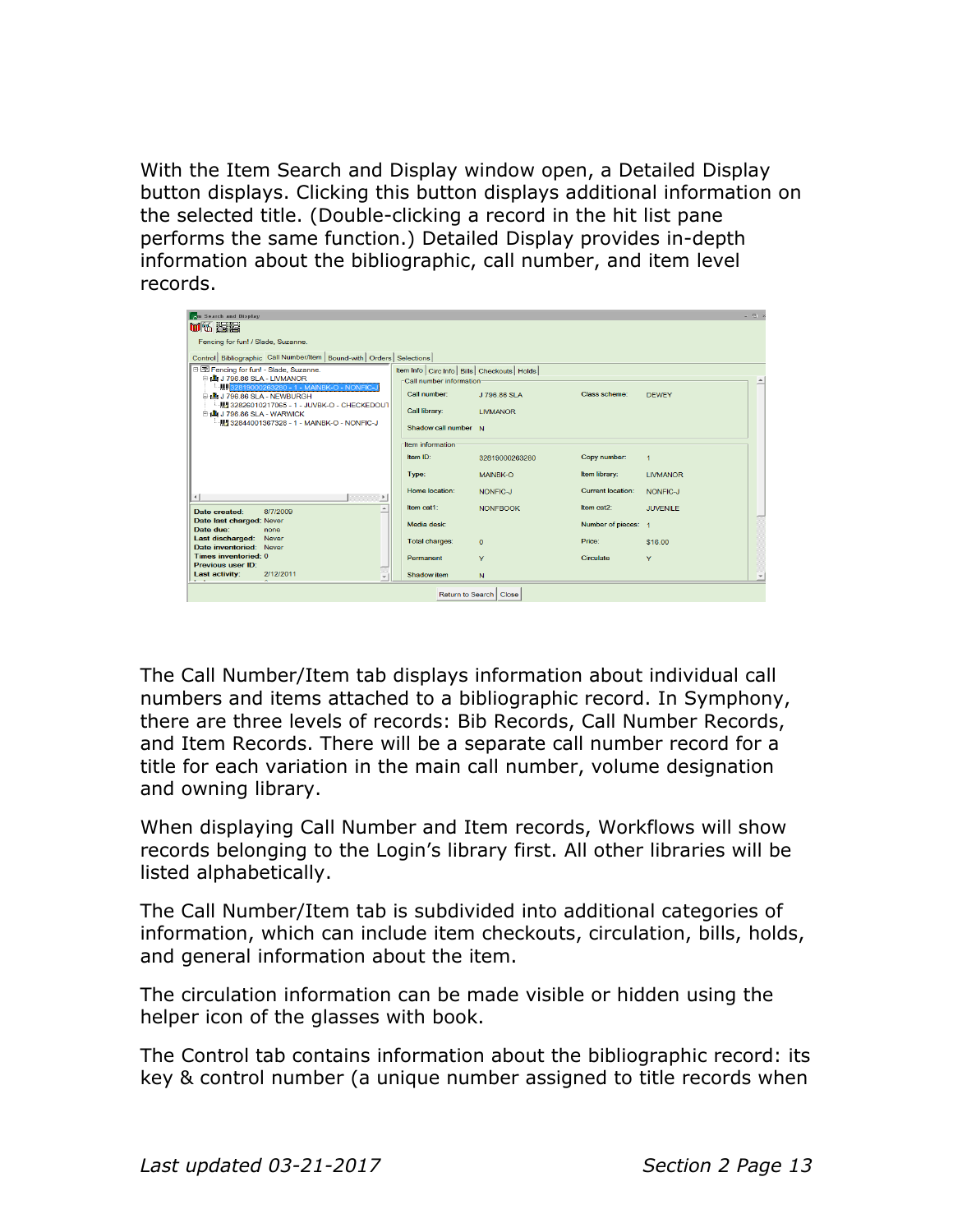they are added to Symphony); the date the record was added; and the date that RCLS catalogers declared the title fully cataloged.

The Bibliographic tab shows the MARC record with numbered MARC tags and indicators. The MARC fields contain the words/text that is indexed for keyword and browse searching.

# **Search Indexes**

Catalog searches in Symphony are based on the numbers and words found in the title record (also referred to as the bibliographic record). Since the 1960s, the standard format for computerized bibliographic records has been the MARC format (Machine Readable Cataloging). MARC takes standard bibliographic concepts, like AUTHOR, TITLE, SUBJECT, etc. and assigns them specific field (tag) numbers on a form.

A typical MARC record found in Symphony looks like this:

|                                 | Tag | Ind.         | Contents                                                                                                                                                    |
|---------------------------------|-----|--------------|-------------------------------------------------------------------------------------------------------------------------------------------------------------|
| $-$   001                       |     |              | 16285808                                                                                                                                                    |
| $-1005$                         |     |              | 20100819153600.0                                                                                                                                            |
| $-1010$                         |     |              | 2010279450                                                                                                                                                  |
| $-1020$                         |     |              | 9781423121718                                                                                                                                               |
| $-1035$                         |     |              | (Sirsi) 1684328                                                                                                                                             |
| $-1082$                         |     | 04           | 813/.6 a [Fic]                                                                                                                                              |
| $-197$                          |     | 00           | PZ7.R4829 bPe 2009                                                                                                                                          |
| $-100$                          |     | 1.           | Knight, M. J.   g(Mary-Jane)                                                                                                                                |
| $-1245$                         |     | 00           | Percy Jackson & the Olympians : bthe ultimate guide / c[written by Mary-Jane Knight].                                                                       |
| $- 246$                         |     | з            | Percy Jackson and the Olympians                                                                                                                             |
| $-1246$                         |     | з            | Ultimate guide                                                                                                                                              |
| $- 260$                         |     |              | New York: (bDisney-Hyperion cc2009.                                                                                                                         |
| $-1300$                         |     |              | 146 p. : bchiefly col. ill., col. maps ; c19 cm.                                                                                                            |
| $-1490$                         |     | 1            | Percy Jackson & the Olympians                                                                                                                               |
| 500<br>$\overline{\phantom{a}}$ |     |              | "Based on the Percy Jackson & the Olympians series by Rick Riordan"--t.p. verso.                                                                            |
| $\overline{ }$<br>500           |     |              | Statement of responsibility from t.p. verso.                                                                                                                |
| 505<br>$\mathbf{r}$             |     | 0            | Percy Jackson -- Life at camp -- Gods & spirits -- Percy Jackson's bestiary -- The labyrinth -- The underworld -- The storehouse of the Gods -- Compendium. |
| 650<br>$\overline{\phantom{a}}$ |     | 1            | Jackson, Percy (Fictitious character) vFiction. ?UNAUTHORIZED                                                                                               |
| $\leftarrow$<br>650             |     | 1            | Mythology, Greek vFiction.                                                                                                                                  |
| $\scriptstyle\rm v$<br>650      |     | $\mathbf{1}$ | Camps vFiction.                                                                                                                                             |
| 650<br>$\tau$                   |     | 1            | Friendship vFiction.                                                                                                                                        |
| $\tau$<br>650                   |     | 1            | Fathers and sons vFiction.                                                                                                                                  |
| $\overline{\phantom{0}}$<br>650 |     | 1            | Animals, Mythical vFiction.                                                                                                                                 |
| $\vert$<br>650                  |     | 1            | Monsters vFiction.                                                                                                                                          |
| $-1650$                         |     | 1            | Labyrinths vFiction.                                                                                                                                        |
| $\frac{1}{2}$<br>650            |     | 1            | Titans (Mythology)   vFiction.                                                                                                                              |
| $-1800$                         |     | 1            | Riordan, Rick.   tPercy Jackson & the Olympians.                                                                                                            |
| $-1856$                         |     | 42           | 13Publisher_description1uhttp://www.loc.gov/catdir/enhancements/fv1010/2010279450-d.html                                                                    |

On most WorkFlows search screens, we have the display set to replace those MARC field (tag) numbers with more helpful descriptive labels: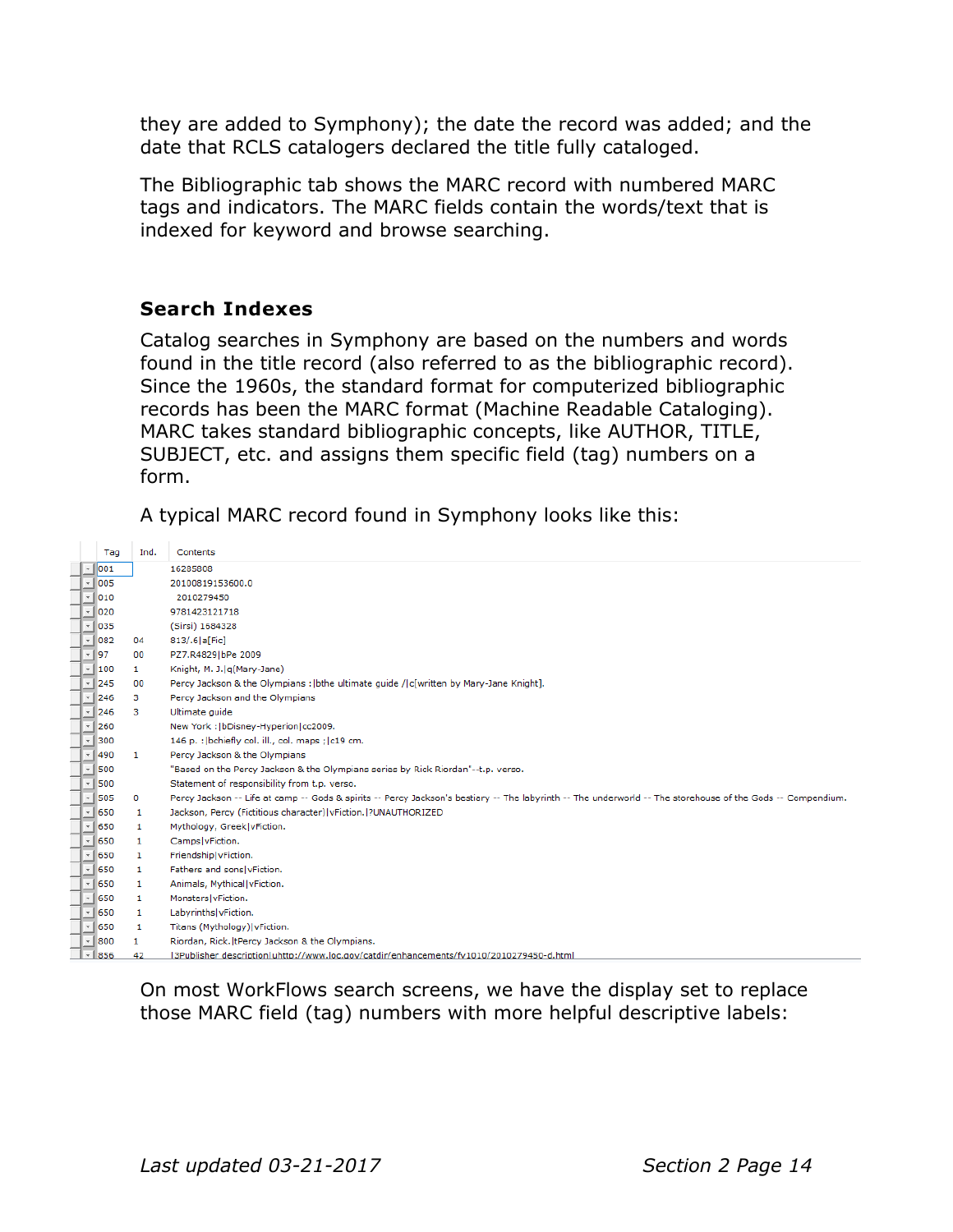| Description Call Number/Item                            |                                                                                                                                                             |
|---------------------------------------------------------|-------------------------------------------------------------------------------------------------------------------------------------------------------------|
| Leader                                                  | am5a0c a                                                                                                                                                    |
| key                                                     | 16285808                                                                                                                                                    |
| Date/time stamp                                         | 20100819153600.0                                                                                                                                            |
| <b>Fixed field data</b>                                 | 100616s2009 nyuaboj<br>000 1 eng d                                                                                                                          |
| <b>LCCN</b>                                             | 2010279450                                                                                                                                                  |
| <b>ISBN</b>                                             | 9781423121718                                                                                                                                               |
| Local system #                                          | (Sirsi) 1684328                                                                                                                                             |
| <b>Dewey Decimal Classification Number 813/.6 [Fic]</b> |                                                                                                                                                             |
| 97                                                      | PZ7.R4829 bPe 2009                                                                                                                                          |
| <b>Personal Author</b>                                  | Knight, M. J. (Mary-Jane)                                                                                                                                   |
| <b>Title</b>                                            | Percy Jackson & the Olympians : the ultimate guide / [written by Mary-Jane Knight].                                                                         |
| <b>Variant title</b>                                    | Percy Jackson and the Olympians                                                                                                                             |
| <b>Variant title</b>                                    | Ultimate quide                                                                                                                                              |
| <b>Publication info</b>                                 | New York: Disney-Hyperion c2009.                                                                                                                            |
| <b>Physical description</b>                             | 146 p. : chiefly col. ill., col. maps ; 19 cm.                                                                                                              |
| <b>Series Statement</b>                                 | (Percy Jackson & the Olympians)                                                                                                                             |
| <b>General Note</b>                                     | "Based on the Percy Jackson & the Olympians series by Rick Riordan"--t.p. verso.                                                                            |
| <b>General Note</b>                                     | Statement of responsibility from t.p. verso.                                                                                                                |
| <b>Contents</b>                                         | Percy Jackson -- Life at camp -- Gods & spirits -- Percy Jackson's bestiary -- The labyrinth -- The underworld -- The storehouse of the Gods -- Compendium. |
| <b>Subject term</b>                                     | Jackson, Percy (Fictitious character)--Fiction.                                                                                                             |
| <b>Subject term</b>                                     | Mythology, Greek--Fiction.                                                                                                                                  |
| <b>Subject term</b>                                     | Camps--Fiction.                                                                                                                                             |
| <b>Subject term</b>                                     | Friendship -- Fiction.                                                                                                                                      |
| <b>Subject term</b>                                     | Fathers and sons--Fiction.                                                                                                                                  |
| <b>Subject term</b>                                     | Animals, Mythical--Fiction.                                                                                                                                 |
| <b>Subject term</b>                                     | Monsters--Fiction.                                                                                                                                          |
| <b>Subject term</b>                                     | Labvrinths--Fiction.                                                                                                                                        |
| <b>Subject term</b>                                     | Titans (Mythology)--Fiction.                                                                                                                                |
| <b>Series Added Entry-Personal Name</b>                 | Riordan, Rick. Percy Jackson & the Olympians.                                                                                                               |
| <b>HTTP</b>                                             | http://www.loc.gov/catdir/enhancements/fy1010/2010279450-d.html                                                                                             |
| <b>Held by</b>                                          | CHESTER SLOATSBURG TOMKINS                                                                                                                                  |

Specific MARC fields are combined to create the indexes that are searched in WorkFlows. For instance, the TITLE index is made up of the Title field, and also Variant Title, Contents (sometimes!), and Uniform Title (not shown in this example).

The full list of MARC tags that is included in each WorkFlows index is listed below:

| <b>Index</b>  | <b>CODE</b> | <b>MARC tags</b>                    |  |  |  |
|---------------|-------------|-------------------------------------|--|--|--|
| Author        | (AU)        | 100,110,111,505(t),700,710,711      |  |  |  |
| Title         | (TI)        | 130,245,246,440,505(t),730,740      |  |  |  |
| Periodical    | (PER)       | 245, 246, 780, 785                  |  |  |  |
| Subject       | (SU)        | 600,610,611,630,650,651,655,690,691 |  |  |  |
| <b>Series</b> | (SER)       | 400,410,411,440,490,800,810,830,840 |  |  |  |
| <b>ISBN</b>   |             | 020,024 (UPC)                       |  |  |  |
| General       |             | [All of the above]                  |  |  |  |
| Call Number   |             |                                     |  |  |  |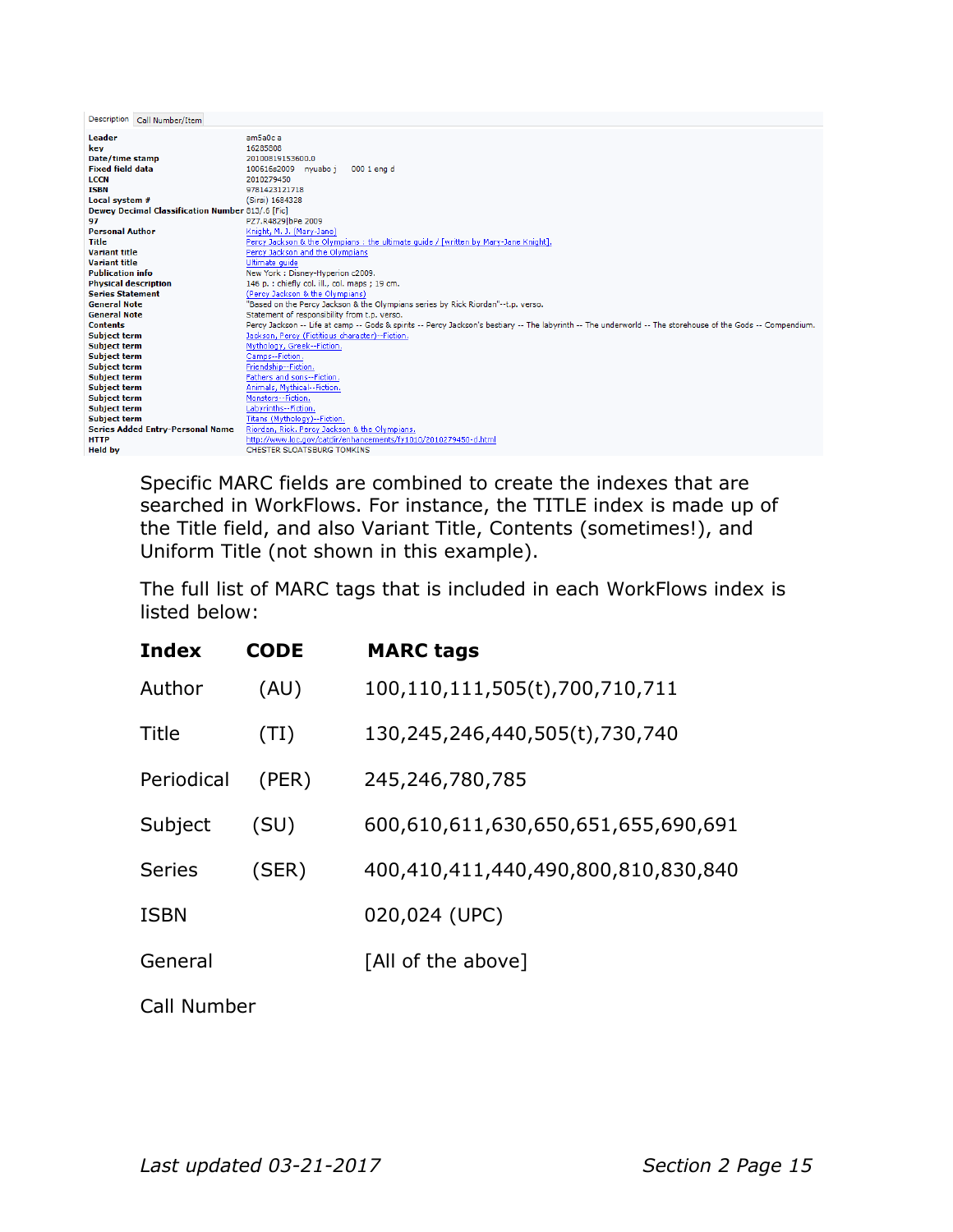#### **Search Types**

In addition to different search indexes, there are different methods that can be used to search those indexes. These are known as Search types. They can be selected using the clickable radio buttons in the Search pane.

#### *Keyword*

Keyword searching returns records that contain the term(s) entered, wherever they may appear in the field(s) specified in the search. Author, General, Periodical Title, Subject, and Title are keywordsearching options that support Boolean and proximity operators, substitution, truncation, and nesting.

Note that Keyword searching in WorkFlows will ignore certain "Stop words" because they are so common:

A,an,as,at,be,but,by,do,for,if,in,it,of,on,the,to

This is NOT true in the keyword searching found in the Enterprise public catalog. In Enterprise, there are no stop words.

#### *Browse*

In a Browse search, SirsiDynix Symphony matches terms entered character by character with cataloged entries in the system. The Browse option produces a list in the alphabetic vicinity of the term you typed. The second item in the list-the closest match-will be highlighted, and from that point you can browse forward or backward in the list.

#### **BROWSE SEARCHES WILL NOT LIST TITLES WHERE ALL COPIES AT LIBRARIES ARE "SHADOWED" (i.e. Lost or Missing.)**

Note that Browse searches will ignore an initial article (a, an, the) if you include it in your search terms; and Symphonies alphabetical browse list of titles will also ignore those initial articles. So it is best to leave them off your search term.

When symphony sorts titles in a title browse list, it knows to ignore those initial articles from the numeric MARC "tag indicators." Example: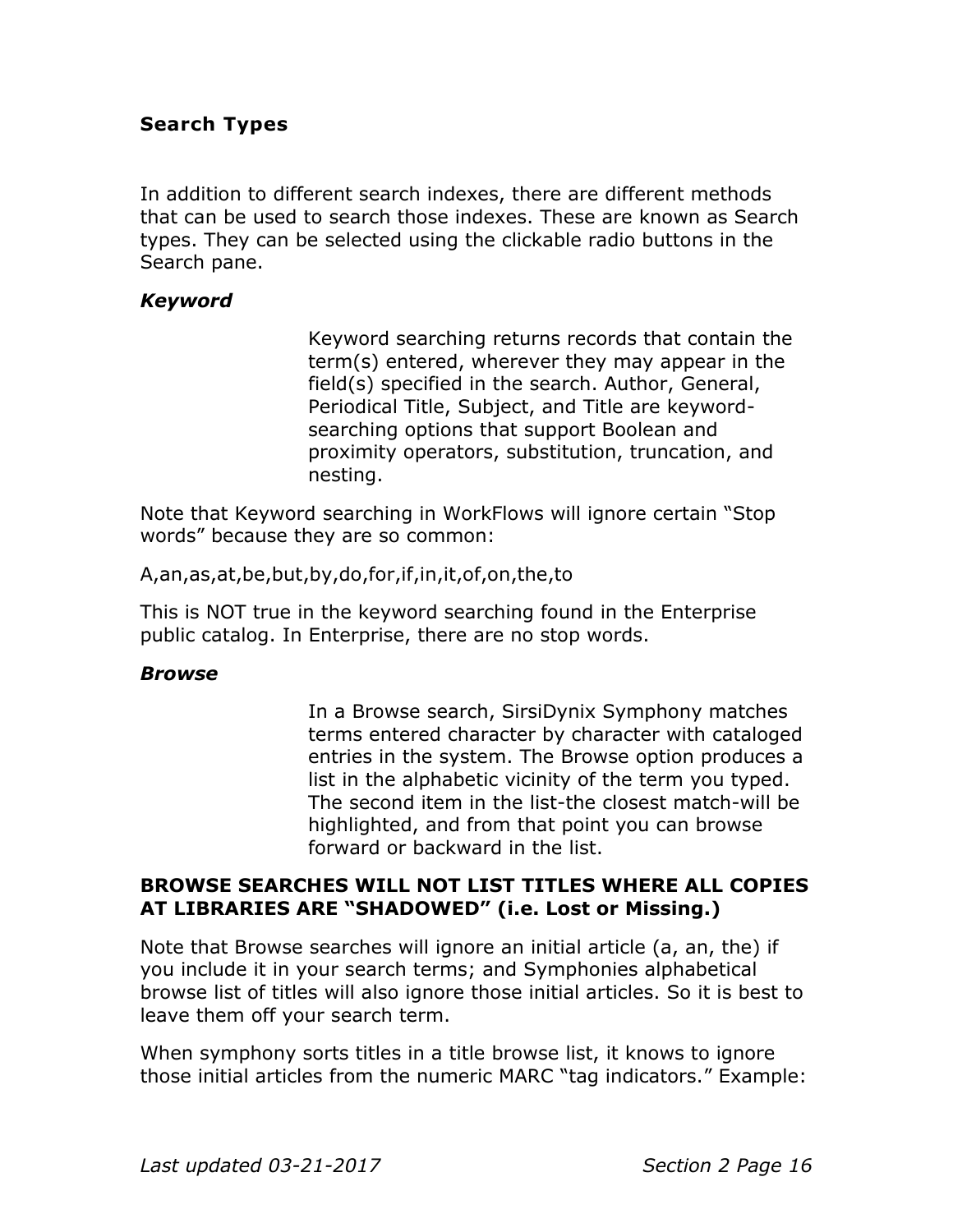#### 245 14 The right address|h[large print]

In this example, "245" is the MARC tag for Title. The "4" tells Symphony to skip four characters and file this title under "right".

Sometimes the indicators in a MARC record are incorrect. Example:

245 10 The right address|h[large print]

In this case, the indicator "0" means do not skip any characters, and file this under "The right"

Browse searches may also separate different editions of the same title, if the subtitle differs. Example:

"Lion King original Broadway"

In separated by other titles from

"Lion King the landmark musical event"

Although both are original cast recordings.

Browse searches do not display the GMD (General media designator, i.e. CD, DVD, Blu-Ray, etc) on the first screen that gives a count of headings with the same title

#### *Exact*

If you select Exact, SirsiDynix Symphony searches the browse list, and if it finds an exact match, it displays only the matching record or hit list associated with that entry. If SirsiDynix Symphony does not find an exact match, a browse list appears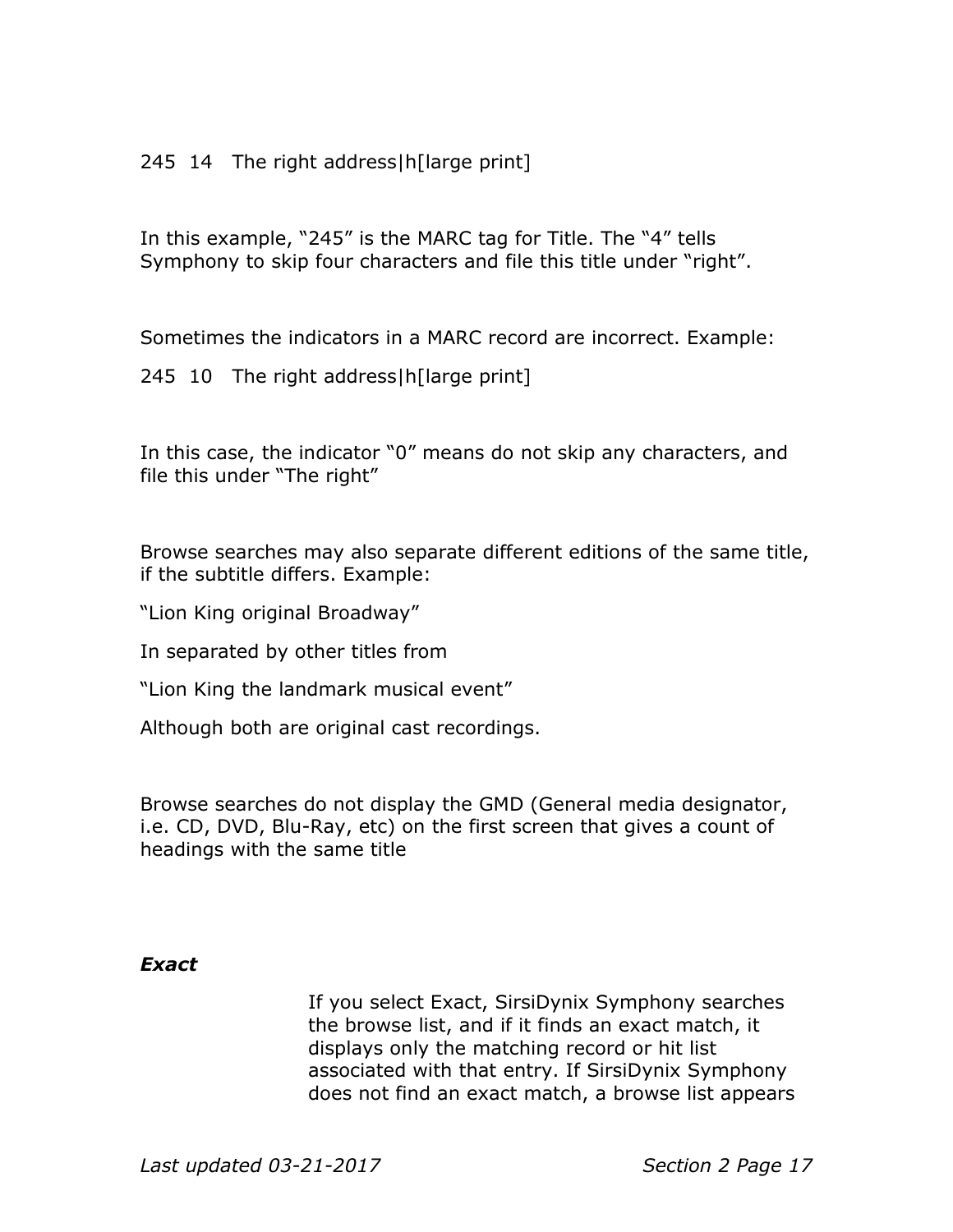at the point closest to the search term. Exact searches are best for numeric searches where only one value exists, like Item barcode or Title control number.

# **Search History**

You can view the history of your searches during a session by opening the "Search for" dropdown in the Search pane.



The line in between the Search Pane and the Hit Results pane also gives you thye summary of your current search: which index was used, which search type, the search term you entered, and the number of hits.

#### **Search Operators**

Keyword type searches that involve more than one word require the computer to interpret the relation that exists between the words. That relation is defined by operators. Symphony supports both Boolean (set logic) operators and Proximity (text analysis) operators.

#### **Boolean operators**

**OR** is used to join synonymous or related terms, and instructs the search tool to retrieve any record that contains either (or both) of the terms, thus broadening your search results.

The **OR** operator is particularly useful when you are unsure of the words used to categorize your topic or if information on your topic is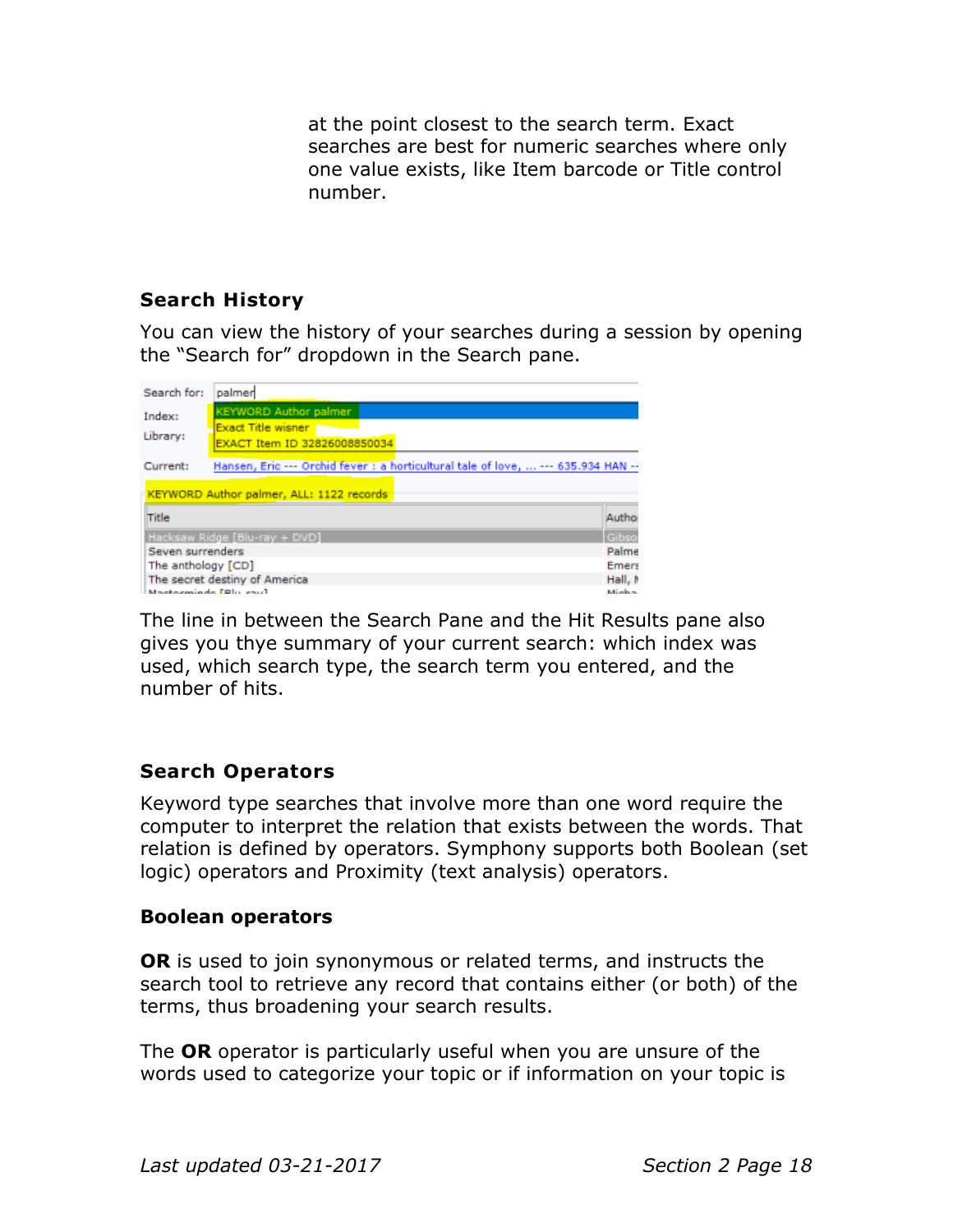even available. If you are retrieving too few records, broaden your search by adding a synonym with the Boolean Operator **OR**.

**AND** is used to join words or phrases when both (or all) the terms must appear in the items you retrieve.

This search query would return a much smaller set of records, and the items found would be more specific to your research question. If you are retrieving too many records, try adding another search term with the Boolean Operator **AND**.

**NOT** is used to exclude a particular word or combination of words from your search results.

If you are retrieving many records that are unrelated to your topic, try using the **NOT** operator to eliminate a word. This should be done cautiously, because as well as deleting the unwanted items, such a search will also eliminate records that discuss both the relevant topic as well as the unrelated topic.

Be careful with titles that include these operator words. Example:

A General or Title keyword search of: bud not buddy will produce titles that contain the word bud but do not contain buddy. You can avoid this problem by using double quotes around "not":

Bud "not" buddy will only find titles with bud and buddy.

#### **Proximity Operators**

- a. African SAME American -- **IMPORTANT: This is the default operator in Symphony Keyword searching** -- terms appear within the **same index**.
- b. African WITH American term in the same sentence
- c. Chocolate NEAR milk or king NEAR charles– terms appear together, but the order of the terms not important
- d. Chocolate ADJ milk -- order of terms is important Example: King ADJ Charles

#### **Precise Phrase searching**

a. 'United States of America' single quotes for this exact phase.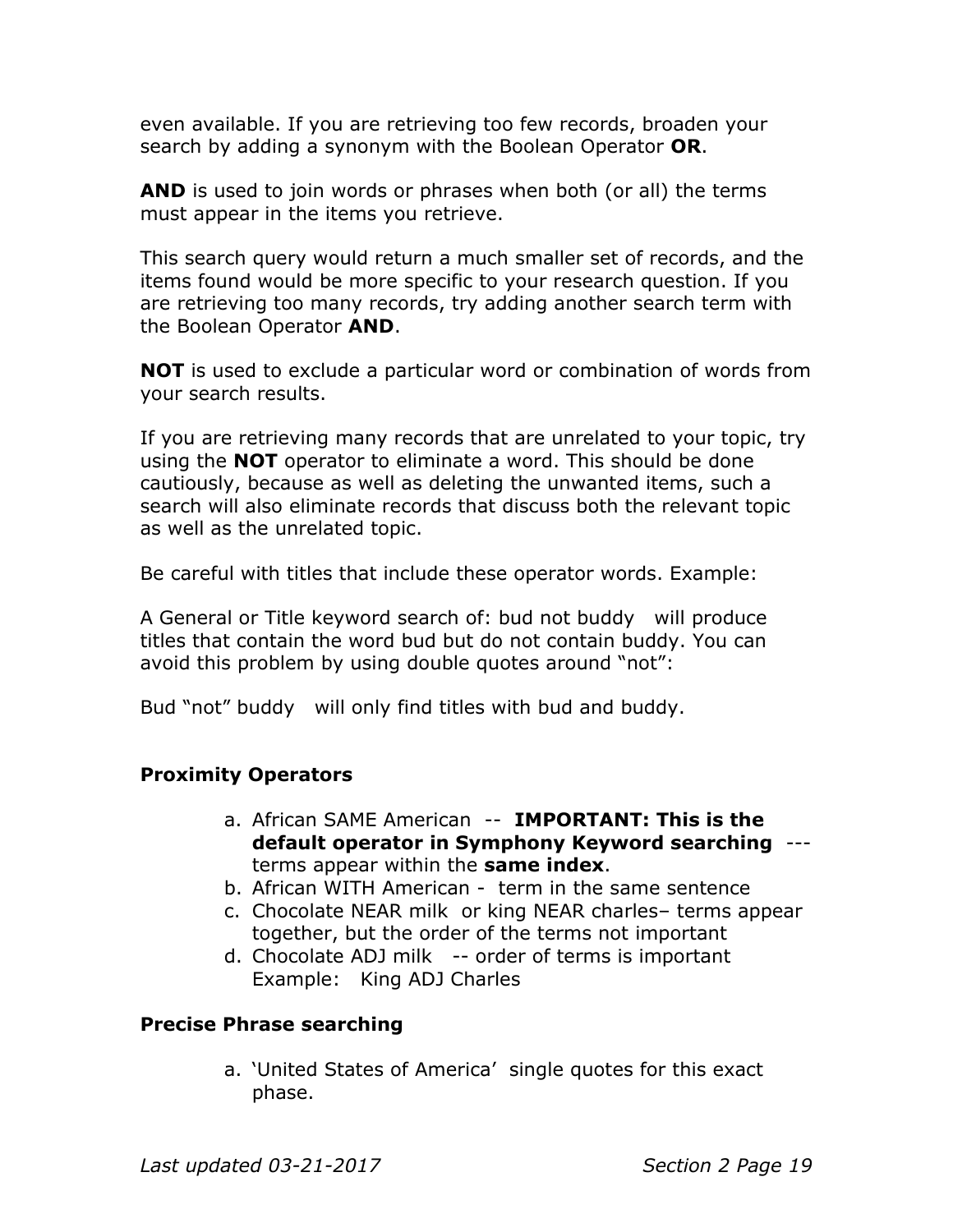# **Truncation = \$**

- a. Cook\$ -Title search to pull up cooking, cookery, cooked, cookbook, etc.
- b. Electr\$ subject search to pull up electric, electricity, electrical, electrician

# **Substitution = ?**

- a. Wom?n for women or woman
- b. Theat?? For theater or theatre  $EX = (King of Shadows)$

#### **Item Search and Display Window Helpers**

Two helpers display on the Item Search and Display window: *Configure Options for the Item Search* and *Advanced Search*. These helpers are tools to provide focus and limits on the searches conducted.

| m Search and Display |       |  |  |
|----------------------|-------|--|--|
| <b>♪ A A</b> A F     |       |  |  |
| Search for:          |       |  |  |
| Index <sup>-</sup>   | Title |  |  |

# **Configure Options for the Item Search (Filtering)**

The Configure Options for the Item Search Helper has three tabs on which to establish default item search criteria. Only the top tab, Search Options, will be of occasional use:

| <b>Search Options</b> |                    |  |
|-----------------------|--------------------|--|
| Search   Display      | Call Number Browse |  |
| Publication year:     |                    |  |
| Format:               | All                |  |
| Item type:            | All                |  |
| Location:             | All                |  |
| Item category $1$ :   | All                |  |
| Item category 2:      | All                |  |
| Language:             | All                |  |
| Shadow:               | <b>BOTH</b>        |  |
| Sort by:              | None               |  |
|                       |                    |  |
| Cancel                |                    |  |

• Publication Year – Type an operator and publication year, and the search will only locate titles published on, before, or after a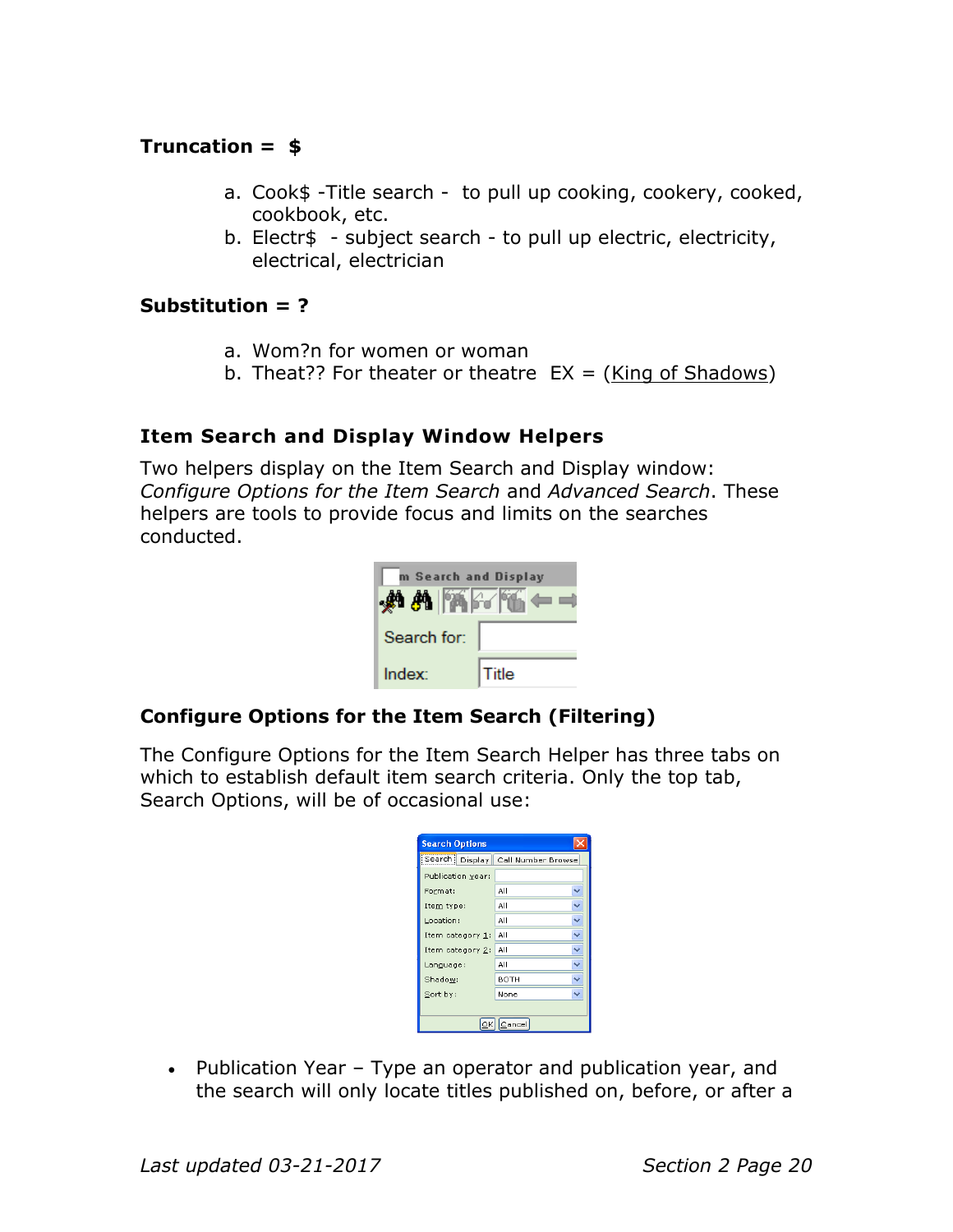particular year, or within a range of years. The operators that can be used are: less than  $($  <  $)$ , greater than  $($  >  $)$ , equal to  $($  =  $)$ , not equal to  $(\langle \rangle)$ , less than or equal to  $(\langle = \rangle)$ , and greater than or equal to  $(>=)$ . The substitution (?) and truncation (\$) symbols may also be used.

- Item Type Select an Item Type policy from the list.
- Location Select a Location policy from the list.
- Item Category 1 and Item Category 2 Select Item Category policies from the lists. Item Category 1 lists broad format categories used on the New York State Public Library Annual Reports. Item Category 2 lists broad audience designations: Adult, Juvenile, Teen.
- Language Select a Language policy from the list.

#### **Advanced Search**

The Advanced Search Helper changes the search options at the top of the Item Search and Display window. These options allow you to use Boolean operators from a drop-down selection to refine searching:

| <b>Item Search and Display</b>                                                                                                                                                                                                                                                                                                                                                                                |                                                              | $\Box$<br>÷. |
|---------------------------------------------------------------------------------------------------------------------------------------------------------------------------------------------------------------------------------------------------------------------------------------------------------------------------------------------------------------------------------------------------------------|--------------------------------------------------------------|--------------|
| $\frac{1}{2} \mathbf{A} \mathbf{A} \mathbf{A} \mathbf{A} + \frac{1}{2} \mathbf{A} \mathbf{A} + \frac{1}{2} \mathbf{A} \mathbf{A} + \frac{1}{2} \mathbf{A} \mathbf{A} + \frac{1}{2} \mathbf{A} \mathbf{A} + \frac{1}{2} \mathbf{A} \mathbf{A} + \frac{1}{2} \mathbf{A} \mathbf{A} + \frac{1}{2} \mathbf{A} \mathbf{A} + \frac{1}{2} \mathbf{A} \mathbf{A} + \frac{1}{2} \mathbf{A} \mathbf{A} + \frac{1}{2} \$ |                                                              |              |
| Title:                                                                                                                                                                                                                                                                                                                                                                                                        | Author:<br>AND<br><b>AND</b><br>$\checkmark$<br>$\checkmark$ | Search       |
| General:                                                                                                                                                                                                                                                                                                                                                                                                      | Subject:<br>AND<br>$\checkmark$                              | Reset        |
| <b>ALL</b><br>Library:                                                                                                                                                                                                                                                                                                                                                                                        | $\checkmark$                                                 |              |
| Current:                                                                                                                                                                                                                                                                                                                                                                                                      |                                                              |              |

We do not anticipate that Advanced Search will be used often, since the General Keyword index picks up all fields and Boolean operators can be typed between search terms without needing a drop-down selection.

#### **Other Search Tips**

- The Title Index includes MARC tag 245 subfield h, which is the GMD, or General Media Designator. In ANSER this can be words such as "CD" "DVD" "BLU-RAY", "LARGE PRINT" "UNABRIDGED" "PLAYAWAY" "XBOX" "PS4", and others. These words can be included in Title or General Keyword searches to narrow down to specific media formats.
- If you use the General Keyword index, you can specify which indexes within the General Keyword index can be targeted by each search term, using Index codes in braces (curly brackets.} Examples: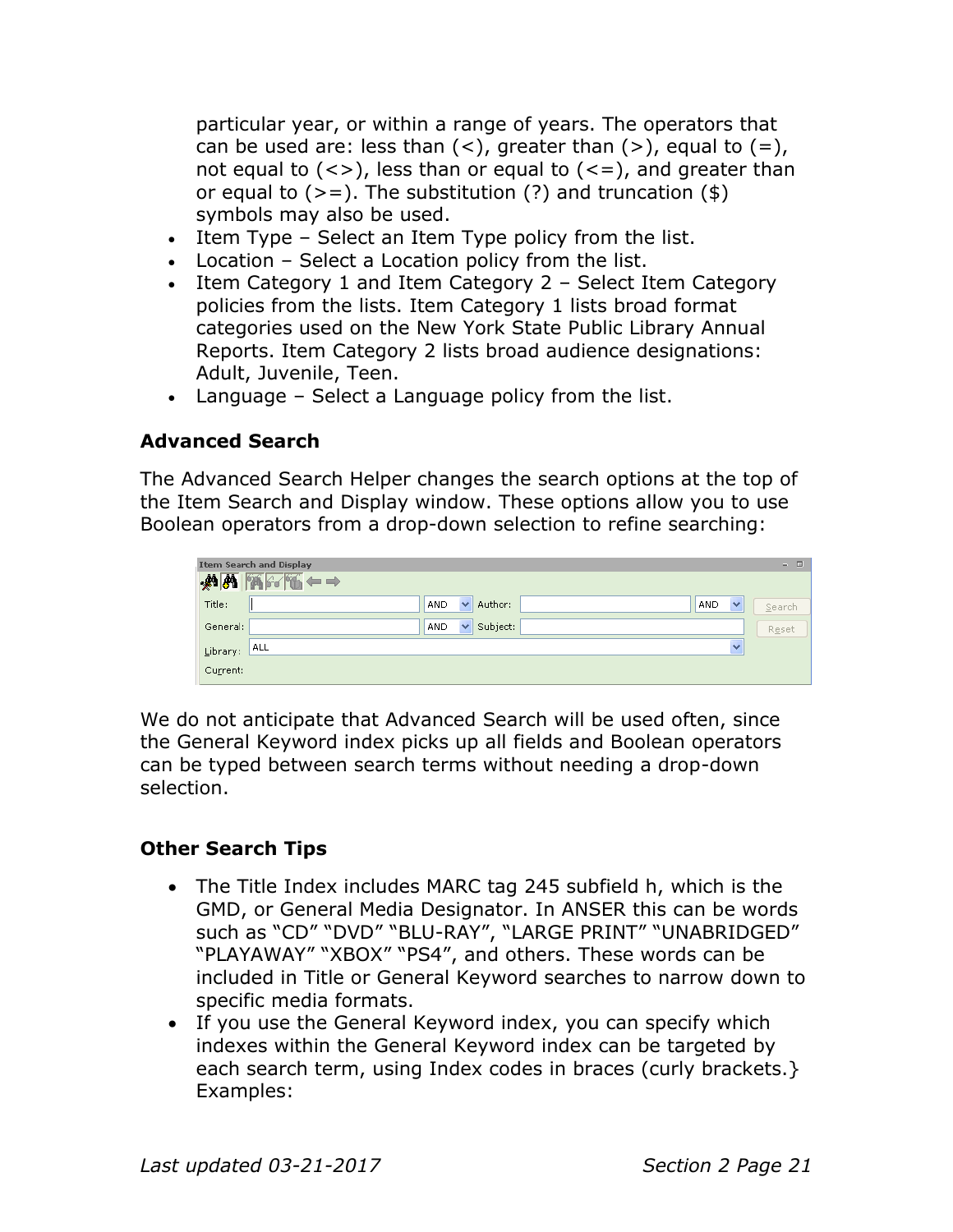```
Finn {ti} and Twain {au}
Walls {su}
Obama {au} and Obama {su}
```
- Be careful using Author Keyword or Author Browse for new titles—CAPS records do not include an author field.
- Call number searches can only be library-specific, not ALL libraries.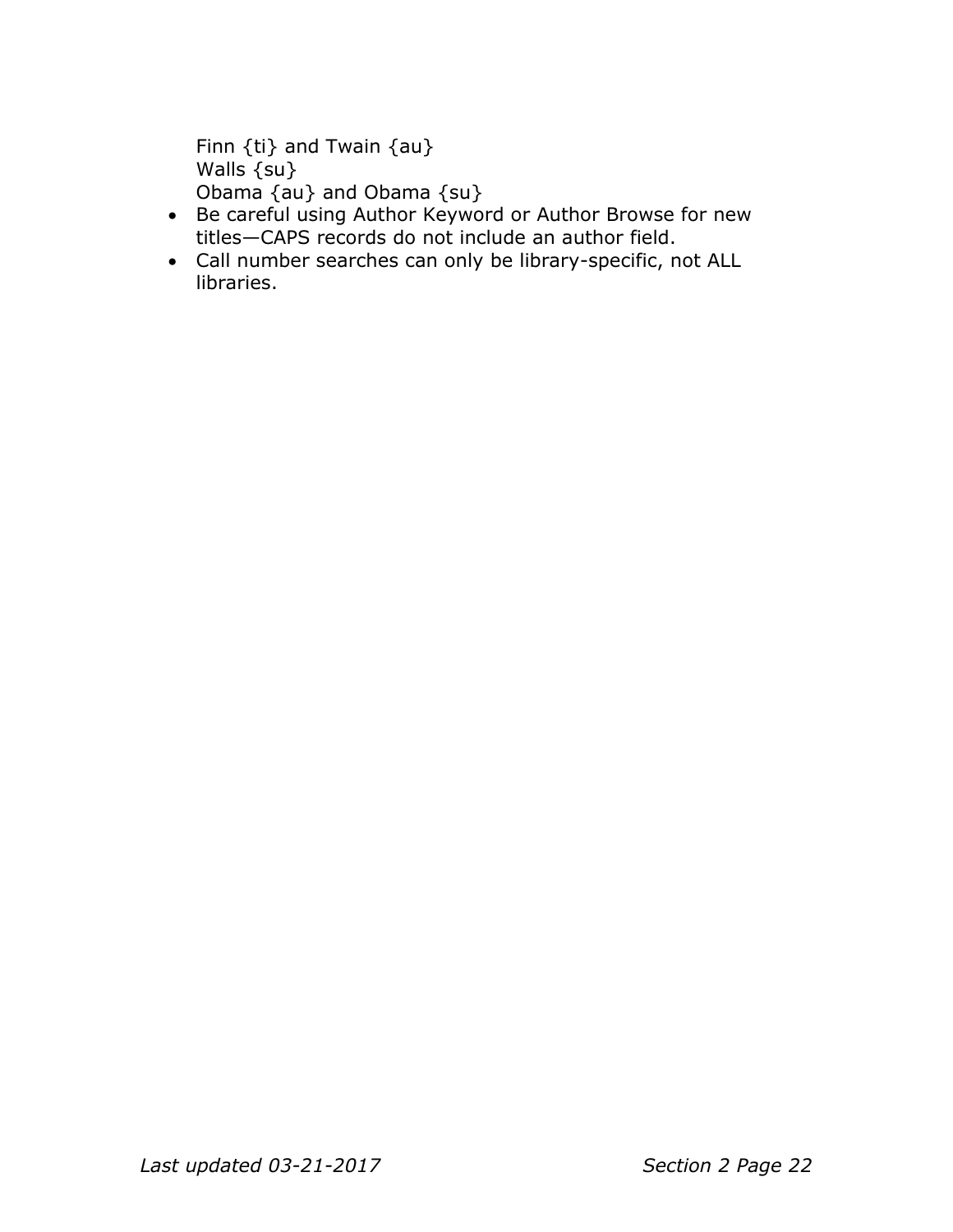# **2.5 SYMPHONY TERMINOLOGY**

# **Bill**

When an item is overdue and is returned, the overdue fine becomes a bill that can be paid. Bills can also be created for damaged materials, lost items, photocopies, etc.

#### **Delinquent**

A user status that requires attention by a library staff person. This term does NOT necessarily mean that the user has violated library policies or procedures.

#### **Fine**

Fines accrue on overdue materials until the materials are discharged and a bill is automatically created. Fines cannot be paid…bills are paid.

# **Gadget**

A gadget is a button next to a text box that provides options you can use in a particular box. When you click the gadget, a window appears

## giving you a list of predefined values, calendars, etc. Always click the gadget (if one is available) to make sure you enter the correct information in the correct format.

#### **Glossary**

This term refers to any text or character in WorkFlows that appears with a dashed underline. When you click this text or character, a popup window appears with additional information. For example, if you click Alerts, the following information appears: